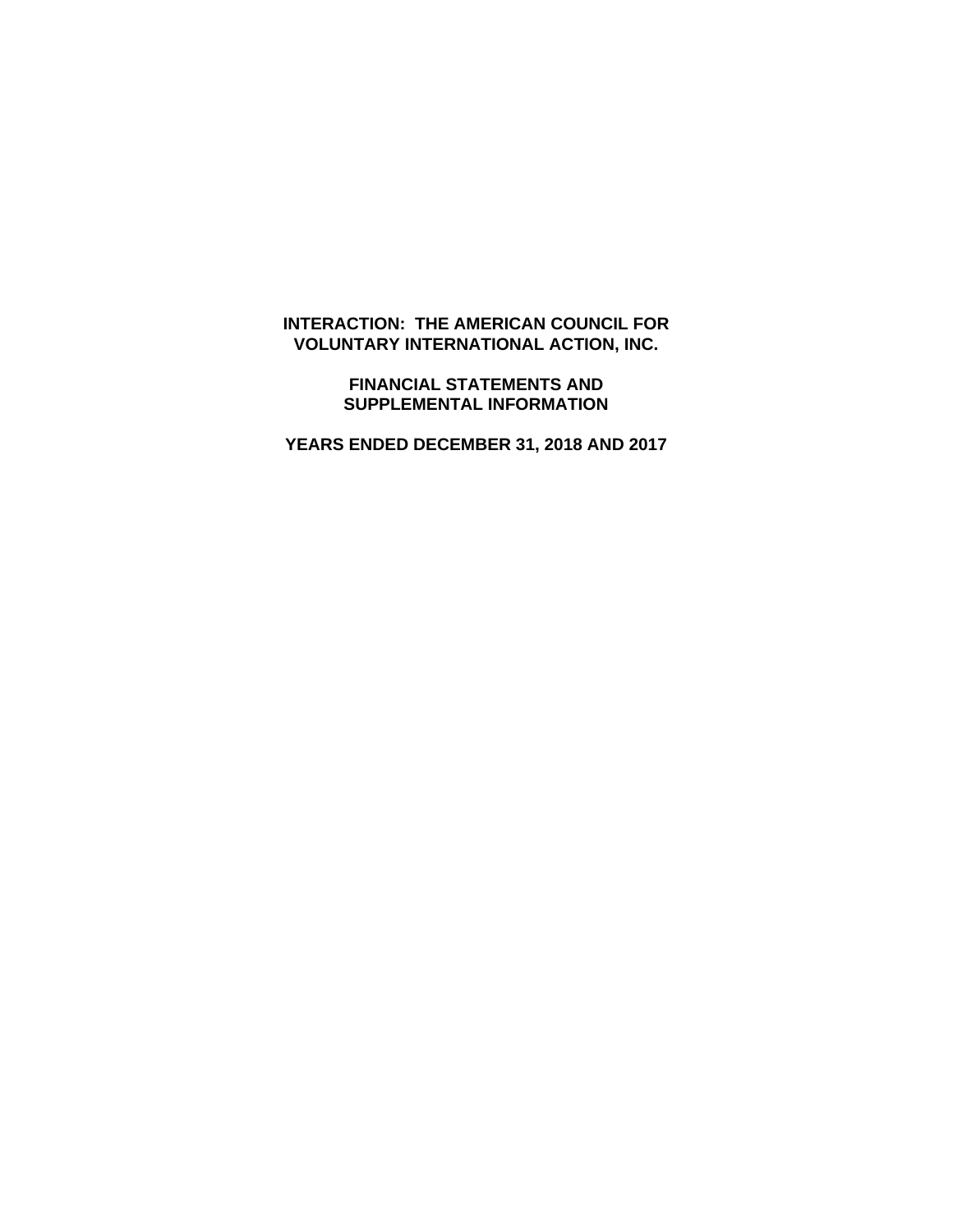# **INTERACTION: THE AMERICAN COUNCIL FOR VOLUNTARY INTERNATIONAL ACTION, INC. TABLE OF CONTENTS YEARS ENDED DECEMBER 31, 2018 AND 2017**

**INDEPENDENT AUDITORS' REPORT1** 

| <b>FINANCIAL STATEMENTS</b>                                                                                                                                                                                                               |                  |
|-------------------------------------------------------------------------------------------------------------------------------------------------------------------------------------------------------------------------------------------|------------------|
| <b>STATEMENTS OF FINANCIAL POSITION</b>                                                                                                                                                                                                   | 3                |
| <b>STATEMENTS OF ACTIVITIES</b>                                                                                                                                                                                                           | $\boldsymbol{4}$ |
| <b>STATEMENT OF FUNCTIONAL EXPENSES - 2018</b>                                                                                                                                                                                            | 5                |
| <b>STATEMENT OF FUNCTIONAL EXPENSES - 2017</b>                                                                                                                                                                                            | 6                |
| <b>STATEMENTS OF CASH FLOWS</b>                                                                                                                                                                                                           | $\overline{7}$   |
| <b>NOTES TO FINANCIAL STATEMENTS</b>                                                                                                                                                                                                      | 8                |
| <b>SUPPLEMENTAL INFORMATION</b>                                                                                                                                                                                                           |                  |
| <b>SCHEDULE OF EXPENDITURES OF FEDERAL AWARDS</b>                                                                                                                                                                                         | 20               |
| NOTES TO SCHEDULE OF EXPENDITURES OF FEDERAL AWARDS                                                                                                                                                                                       | 21               |
| <b>INDEPENDENT AUDITORS' REPORT ON INTERNAL CONTROL OVER FINANCIAL</b><br>REPORTING AND ON COMPLIANCE AND OTHER MATTERS BASED ON AN AUDIT<br>OF FINANCIAL STATEMENTS PERFORMED IN ACCORDANCE WITH<br><b>GOVERNMENT AUDITING STANDARDS</b> | 23               |
| <b>INDEPENDENT AUDITORS' REPORT ON COMPLIANCE FOR EACH MAJOR FEDERAL</b><br><b>PROGRAM AND REPORT ON INTERNAL CONTROL OVER COMPLIANCE</b><br><b>REQUIRED BY THE UNIFORM GUIDANCE</b>                                                      | 25               |
| <b>SCHEDULE OF FINDINGS AND QUESTIONED COSTS</b>                                                                                                                                                                                          | 27               |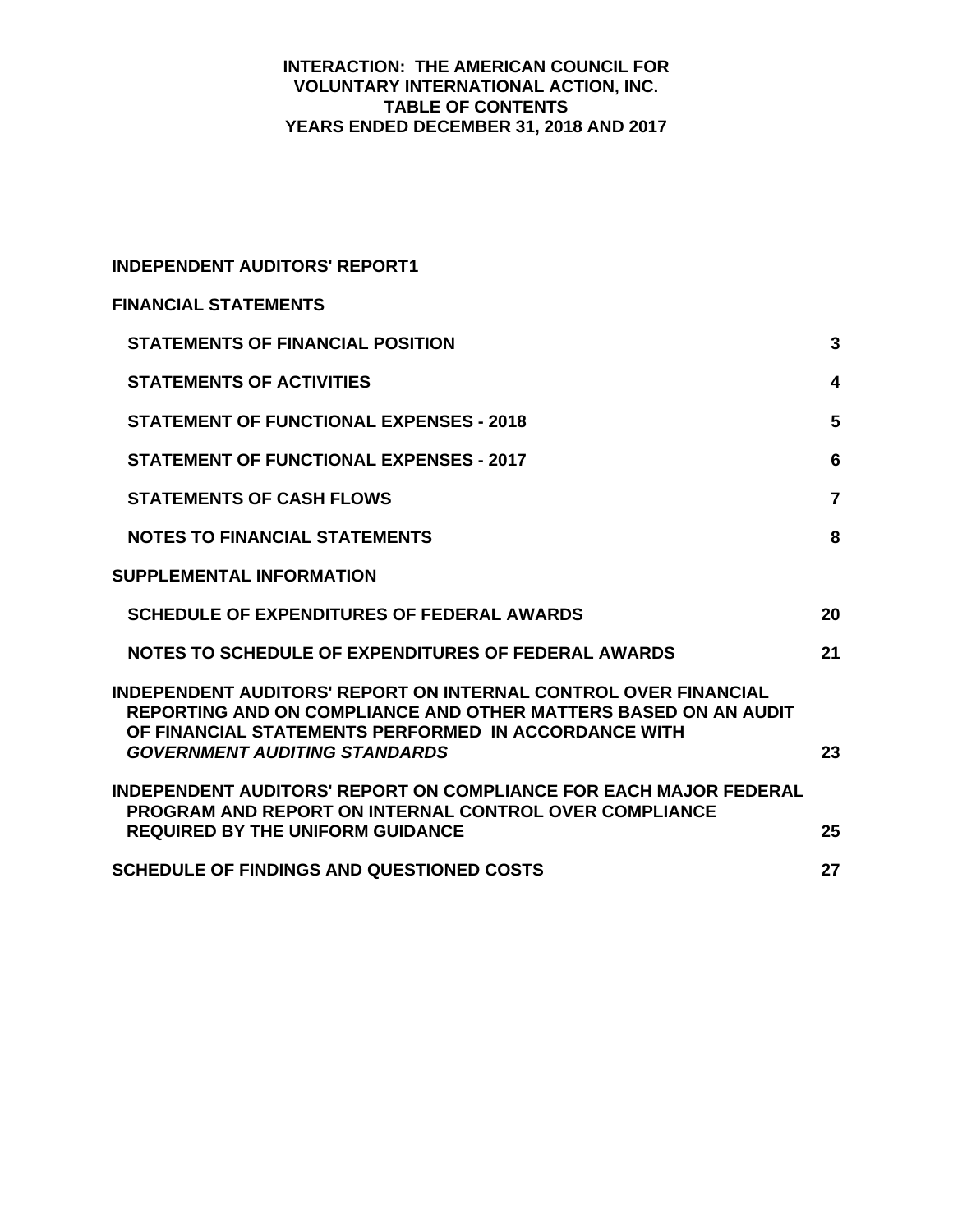# **INDEPENDENT AUDITORS' REPORT**

Board of Directors InterAction: The American Council for Voluntary International Action, Inc. Washington, DC

#### **Report on the Financial Statements**

We have audited the accompanying financial statements of InterAction: The American Council for Voluntary International Action, Inc. (InterAction), which comprise the statement of financial position as of December 31, 2018, and the related statements of activities, functional expenses and cash flows for the year then ended, and the related notes to the financial statements.

#### *Management's Responsibility for the Financial Statements*

Management is responsible for the preparation and fair presentation of these financial statements in accordance with accounting principles generally accepted in the United States of America; this includes the design, implementation, and maintenance of internal control relevant to the preparation and fair presentation of financial statements that are free from material misstatement, whether due to fraud or error.

#### *Auditors' Responsibility*

Our responsibility is to express an opinion on these financial statements based on our audit. We conducted our audit in accordance with auditing standards generally accepted in the United States of America and the standards applicable to financial audits contained in *Government Auditing Standards*, issued by the Comptroller General of the United States. Those standards require that we plan and perform the audit to obtain reasonable assurance about whether the financial statements are free from material misstatement.

An audit involves performing procedures to obtain audit evidence about the amounts and disclosures in the financial statements. The procedures selected depend on the auditors' judgment, including the assessment of the risks of material misstatement of the financial statements, whether due to fraud or error. In making those risk assessments, the auditor considers internal control relevant to the entity's preparation and fair presentation of the financial statements in order to design audit procedures that are appropriate in the circumstances, but not for the purpose of expressing an opinion on the effectiveness of the entity's internal control. Accordingly, we express no such opinion. An audit also includes evaluating the appropriateness of accounting policies used and the reasonableness of significant accounting estimates made by management, as well as evaluating the overall presentation of the financial statements.

We believe that the audit evidence we have obtained is sufficient and appropriate to provide a basis for our audit opinion.

#### *Opinion*

In our opinion, the financial statements referred to above present fairly, in all material respects, the financial position of InterAction as of December 31, 2018, and the changes in its net assets and its cash flows for the year then ended in accordance with accounting principles generally accepted in the United States of America.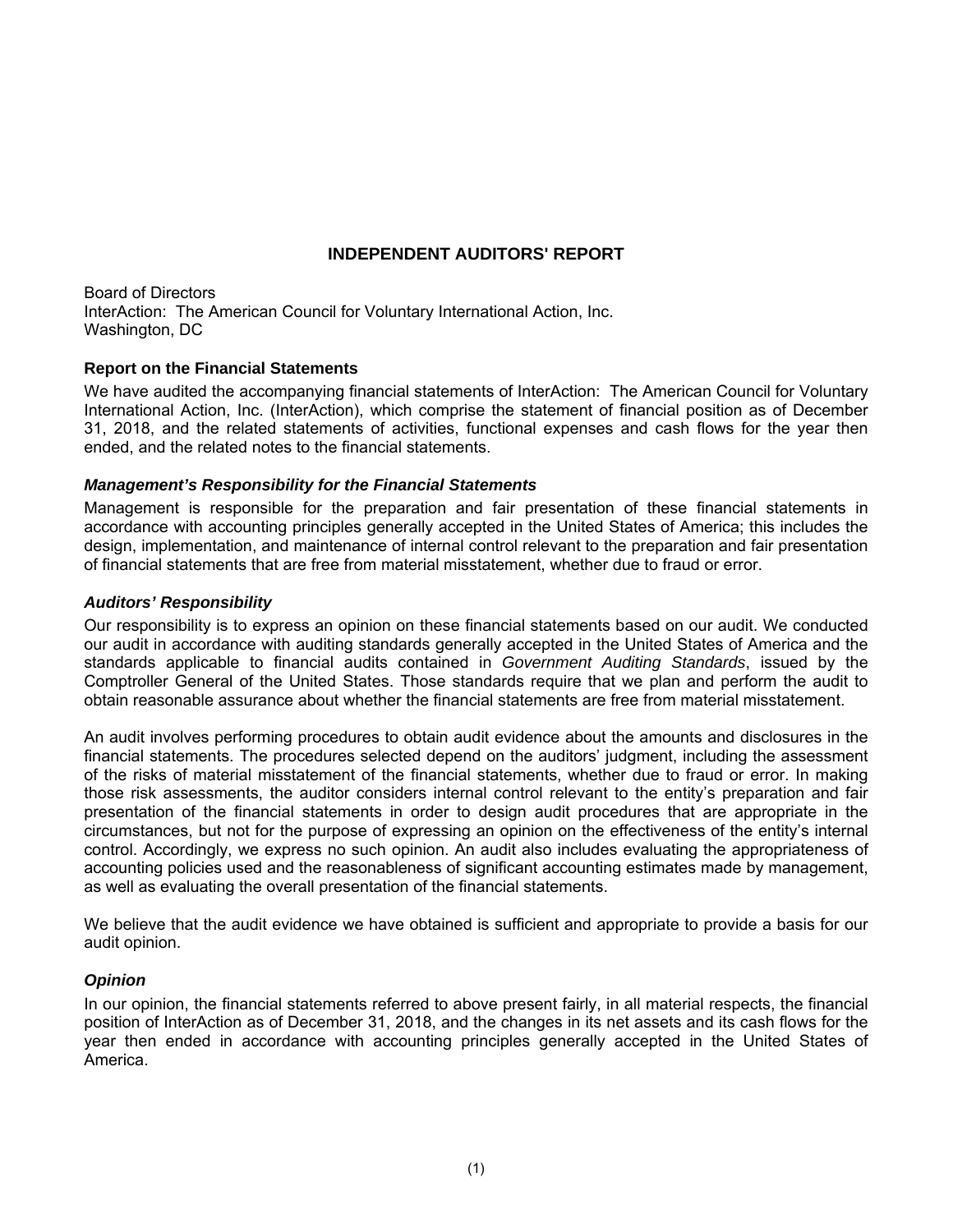# *Emphasis-of-Matter Regarding a Change in Accounting Principle*

As discussed in Note 1 to the financial statements, management has elected to change its policy for determining cash equivalents. Our opinion is not modified with respect to that matter.

#### *Other Matters*

#### *2017 Financial Statements*

The 2017 financial statements of InterAction were audited by other auditors whose report dated June 11, 2018, expressed an unmodified opinion on those statements.

#### *Effect of Adopting New Accounting Standard*

As discussed in Note 1 to the financial statements, management has adopted Accounting Standards Update (ASU) No. 2016-14, *Presentation of Financial Statements of Not-for-Profit Entities*. Our opinion is not modified with respect to that matter.

#### *Other Information – Schedule of Expenditures of Federal Awards*

Our audit was conducted for the purpose of forming an opinion on the financial statements as a whole. The schedule of expenditures of federal awards, as required by Title 2 U.S. *Code of Federal Regulations* Part 200, *Uniform Administrative Requirements, Cost Principles, and Audit Requirements for Federal Awards*, is presented for purposes of additional analysis and is not a required part of the financial statements. Such information is the responsibility of management and was derived from and relates directly to the underlying accounting and other records used to prepare the financial statements. The information has been subjected to the auditing procedures applied in the audit of the financial statements and certain additional procedures, including comparing and reconciling such information directly to the underlying accounting and other records used to prepare the financial statements or to the financial statements themselves, and other additional procedures in accordance with auditing standards generally accepted in the United States of America. In our opinion, the information is fairly stated, in all material respects, in relation to the financial statements as a whole.

#### **Other Reporting Required by** *Government Auditing Standards*

In accordance with *Government Auditing Standards*, we have also issued our report dated March 27, 2019, on our consideration of InterAction's internal control over financial reporting and on our tests of its compliance with certain provisions of laws, regulations, contracts, and grant agreements and other matters. The purpose of that report is solely to describe the scope of our testing of internal control over financial reporting and compliance and the results of that testing, and not to provide an opinion on the effectiveness of InterAction's internal control over financial reporting or on compliance. That report is an integral part of an audit performed in accordance with *Government Auditing Standards* in considering InterAction's internal control over financial reporting and compliance.

# **CliftonLarsonAllen LLP**

Greenbelt, Maryland **March 27, 2019**March 27, 2019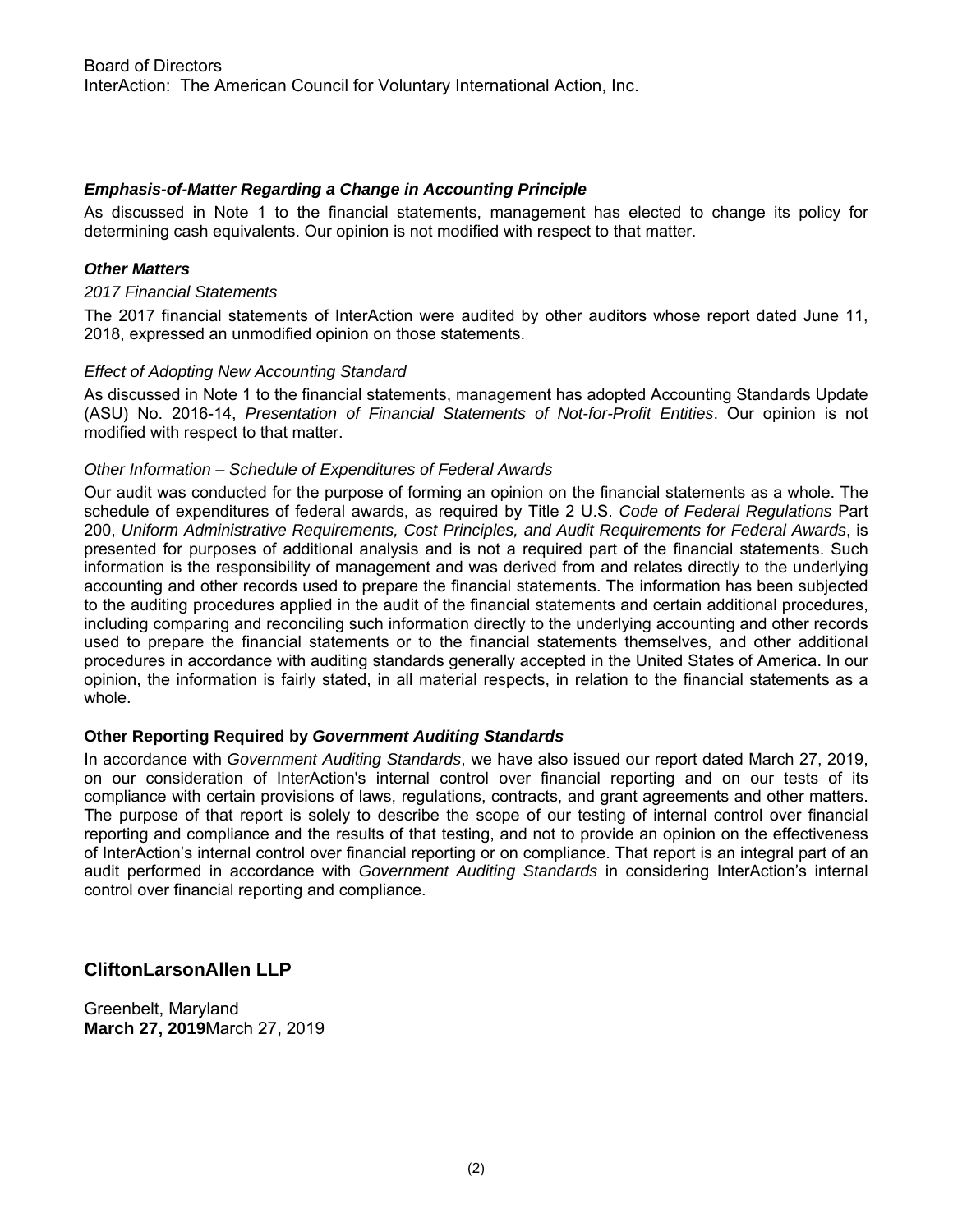|                                                              |     | 2018      |    | 2017      |
|--------------------------------------------------------------|-----|-----------|----|-----------|
| <b>ASSETS</b>                                                |     |           |    |           |
| Cash and Cash Equivalents                                    | \$  | 1,842,100 | \$ | 1,131,098 |
| Investments (Notes 2 and 3)                                  |     | 2,240,232 |    | 2,338,116 |
| U.S. Government Grants Receivable                            |     | 211,841   |    | 165,333   |
| Foundation Grants Receivable, Net (Note 4)                   |     | 758,686   |    | 1,451,901 |
| <b>Other Receivables</b>                                     |     | 6,519     |    | 11,880    |
| <b>Prepaid Expenses</b>                                      |     | 175,134   |    | 187,542   |
| <b>Security Deposits</b>                                     |     | 75,310    |    | 75,310    |
| Property, Equipment and Leasehold Improvements, Net (Note 6) |     | 1,183,485 |    | 1,272,940 |
| <b>Total Assets</b>                                          | \$. | 6,493,307 | \$ | 6,634,120 |
| <b>LIABILITIES AND NET ASSETS</b>                            |     |           |    |           |
| <b>LIABILITIES</b>                                           |     |           |    |           |
| <b>Accounts Payable</b>                                      | \$  | 95,892    | S  | 186,927   |
| Accrued Employee Benefits (Note 11)                          |     | 143,778   |    | 343,021   |
| Deferred Rent                                                |     | 1,708,478 |    | 1,801,956 |
| Refundable Advances                                          |     | 1,979,290 |    | 30,000    |
| <b>Total Liabilities</b>                                     |     | 3,927,438 |    | 2,361,904 |
| <b>NET ASSETS</b>                                            |     |           |    |           |
| <b>Without Donor Restrictions</b>                            |     | 1,108,270 |    | 1,469,720 |
| <b>With Donor Restrictions</b>                               |     | 1,457,599 |    | 2,802,496 |
| <b>Total Net Assets</b>                                      |     | 2,565,869 |    | 4,272,216 |
| Total Liabilities and Net Assets                             |     | 6,493,307 | æ. | 6,634,120 |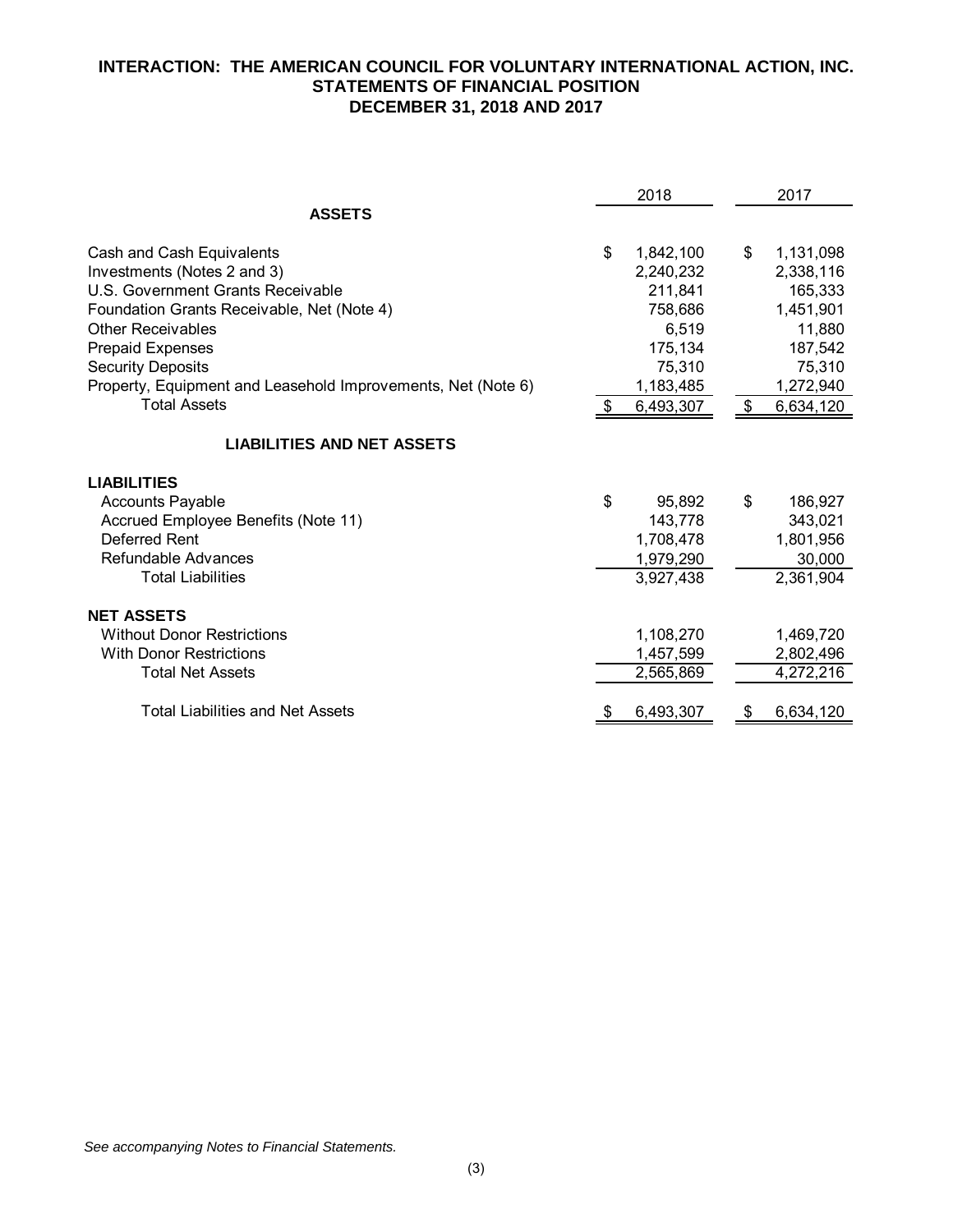### **INTERACTION: THE AMERICAN COUNCIL FOR VOLUNTARY INTERNATIONAL ACTION, INC. STATEMENTS OF ACTIVITIES YEARS ENDED DECEMBER 31, 2018 AND 2017**

|                                                             |                                             | 2018                                     |             | 2017                                        |                                          |             |  |
|-------------------------------------------------------------|---------------------------------------------|------------------------------------------|-------------|---------------------------------------------|------------------------------------------|-------------|--|
|                                                             | <b>Without Donor</b><br><b>Restrictions</b> | <b>With Donor</b><br><b>Restrictions</b> | Total       | <b>Without Donor</b><br><b>Restrictions</b> | <b>With Donor</b><br><b>Restrictions</b> | Total       |  |
| <b>Support and Revenue</b>                                  |                                             |                                          |             |                                             |                                          |             |  |
| U.S. Government Grants (Notes 5 and 10)                     | \$2,152,910                                 | \$                                       | \$2,152,910 | \$2,590,152                                 | \$                                       | \$2,590,152 |  |
| <b>Foundation and Other Restricted Grants</b>               | 247,471                                     | 607,911                                  | 855,382     | 268,400                                     | 3,574,501                                | 3,842,901   |  |
| Membership Dues                                             | 2,674,525                                   |                                          | 2,674,525   | 2,878,426                                   |                                          | 2,878,426   |  |
| Publications and Online Job Board                           | 39,957                                      |                                          | 39,957      | 44,419                                      |                                          | 44,419      |  |
| Forum, Meetings, and Workshops                              | 390,201                                     |                                          | 390,201     | 490,482                                     |                                          | 490,482     |  |
| Interest and Dividends (Note 2)                             | 44,819                                      |                                          | 44,819      | 39,789                                      |                                          | 39,789      |  |
| In-kind Contributions (Note 7)                              |                                             |                                          |             | 25,403                                      |                                          | 25,403      |  |
| Other Income                                                | 43,273                                      |                                          | 43,273      | 74,023                                      |                                          | 74,023      |  |
| Net Assets Released from Donor                              |                                             |                                          |             |                                             |                                          |             |  |
| Restrictions (Note 8)                                       | 1,952,808                                   | (1,952,808)                              |             | 3,134,942                                   | (3, 134, 942)                            |             |  |
| <b>Total Support and Revenue</b>                            | 7,545,964                                   | (1,344,897)                              | 6,201,067   | 9,546,036                                   | 439,559                                  | 9,985,595   |  |
| <b>Expenses</b>                                             |                                             |                                          |             |                                             |                                          |             |  |
| Program Services Expense:                                   |                                             |                                          |             |                                             |                                          |             |  |
| <b>Member Services</b>                                      | 2,148,790                                   |                                          | 2,148,790   | 2,460,740                                   |                                          | 2,460,740   |  |
| <b>Federal and Non-Federal Awards</b>                       | 4,118,288                                   |                                          | 4,118,288   | 5,437,146                                   |                                          | 5,437,146   |  |
| Legislative Activities                                      | 17,012                                      |                                          | 17,012      | 8,127                                       |                                          | 8,127       |  |
| <b>Total Program Services</b>                               | 6,284,090                                   |                                          | 6,284,090   | 7,906,013                                   |                                          | 7,906,013   |  |
| <b>Support Services:</b>                                    |                                             |                                          |             |                                             |                                          |             |  |
| General and Administrative                                  | 1,475,355                                   |                                          | 1,475,355   | 1,820,661                                   |                                          | 1,820,661   |  |
| Fundraising                                                 | 8,315                                       |                                          | 8,315       | 20,073                                      |                                          | 20,073      |  |
| <b>Total Supporting Services</b>                            | 1,483,670                                   |                                          | 1,483,670   | 1,840,734                                   | $\sim$                                   | 1,840,734   |  |
| <b>Total Expenses</b>                                       | 7,767,760                                   |                                          | 7,767,760   | 9,746,747                                   |                                          | 9,746,747   |  |
| <b>CHANGE IN NET ASSETS BEFORE OTHER ITEM</b>               | (221, 796)                                  | (1,344,897)                              | (1,566,693) | (200, 711)                                  | 439,559                                  | 238,848     |  |
| <b>Other Item</b><br>Unrealized and Realized (Loss) Gain on |                                             |                                          |             |                                             |                                          |             |  |
| Investments, Net and Investment Fees (Note 2)               | (139, 654)                                  |                                          | (139, 654)  | 243,173                                     |                                          | 243,173     |  |
| <b>Change in net assets</b>                                 | (361, 450)                                  | (1,344,897)                              | (1,706,347) | 42,462                                      | 439,559                                  | 482,021     |  |
| Net Assets - Beginning of Year                              | 1,469,720                                   | 2,802,496                                | 4,272,216   | 1,427,258                                   | 2,362,937                                | 3,790,195   |  |
| <b>NET ASSETS - END OF YEAR</b>                             | \$1,108,270                                 | \$1,457,599                              | \$2,565,869 | \$1,469,720                                 | \$2,802,496                              | \$4,272,216 |  |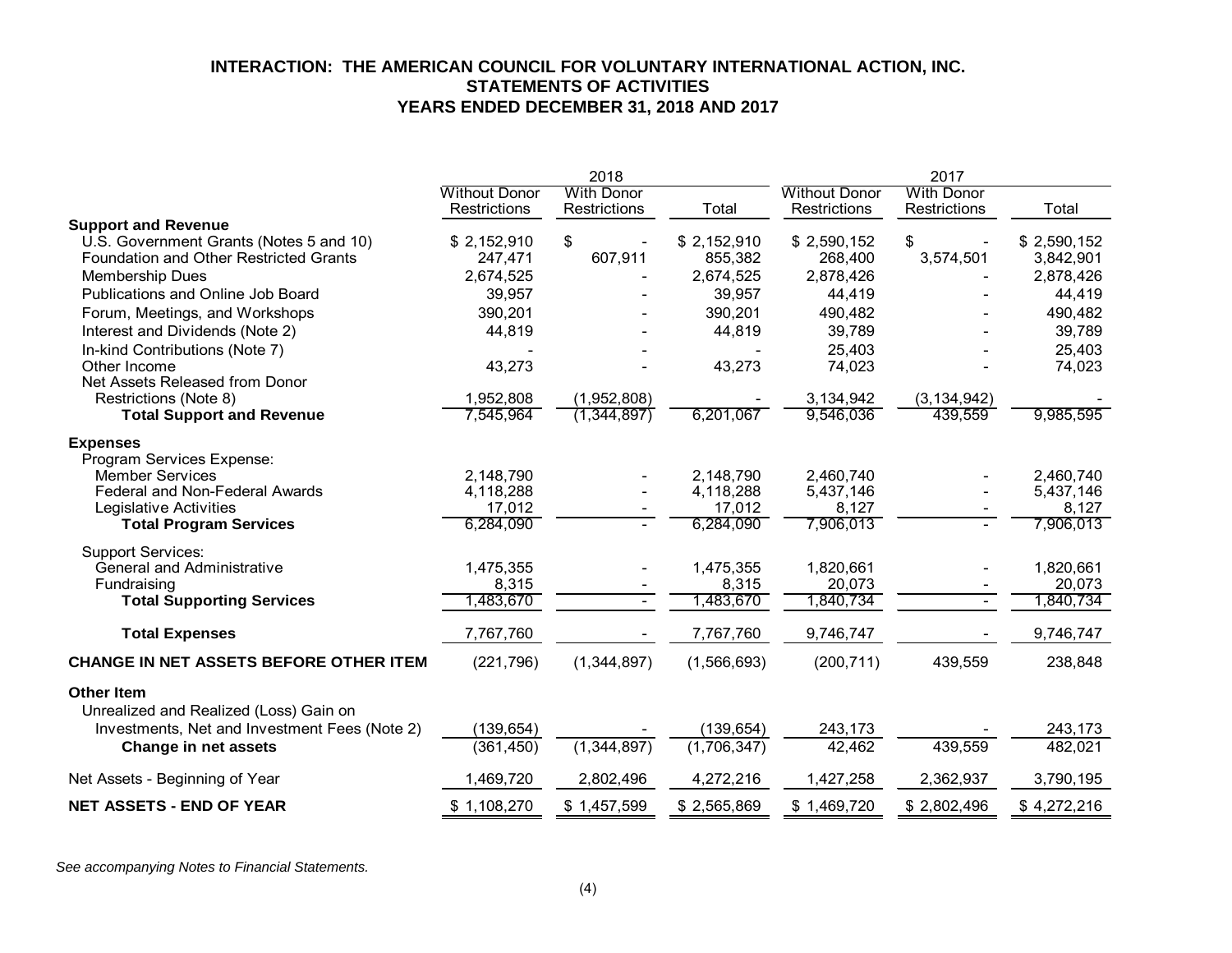# **INTERACTION: THE AMERICAN COUNCIL FOR VOLUNTARY INTERNATIONAL ACTION, INC. STATEMENT OF FUNCTIONAL EXPENSES YEAR ENDED DECEMBER 31, 2018**

|                                         |             | <b>Program Services</b> |              |             |                |             |             |
|-----------------------------------------|-------------|-------------------------|--------------|-------------|----------------|-------------|-------------|
|                                         |             | Federal and             |              |             |                |             |             |
|                                         | Member      | Non-Federal             | Legislative  |             | General and    |             |             |
|                                         | Services    | Awards                  | Activities   | Total       | Administrative | Fundraising | Total       |
| <b>Salaries</b>                         | \$1,016,967 | 2,365,349<br>\$.        | 10,809<br>\$ | \$3,393,125 | 713,612<br>\$  | \$<br>4,593 | \$4,111,330 |
| Fringe Benefits (Note 11)               | 312,513     | 501,265                 | 3,422        | 817,200     | 145,631        | 1,221       | 964,052     |
| <b>Consulting and Professional Fees</b> | 106,579     | 260,006                 |              | 366,585     | 24,068         |             | 390,653     |
| <b>Temporary Help</b>                   |             |                         |              |             | 17,142         |             | 17,142      |
| <b>Computer Technical Support</b>       |             |                         |              |             | 178,846        |             | 178,846     |
| Telephone                               | 12,159      | 20,765                  | 33           | 32,957      | 2,810          | 20          | 35,787      |
| <b>Office Supplies</b>                  | 6,245       | 11,511                  | 39           | 17,795      | 3,729          | 12          | 21,536      |
| Postage                                 | 319         | 254                     |              | 573         | 582            |             | 1,155       |
| Printing and Duplication                | 16,606      | 15,915                  |              | 32,521      | (2,023)        | 6           | 30,504      |
| <b>Subscription and Publications</b>    | 24,539      | 27,026                  |              | 51,565      | 844            | 948         | 53,357      |
| Travel, Hotels, and Meals               | 50,215      | 217,026                 |              | 267,241     | 1,252          |             | 268,493     |
| Meetings and Conferences                | 338,410     | 65,362                  |              | 403,772     | 19,667         |             | 423,439     |
| Legal and Audit Fees                    |             | 9,314                   |              | 9,314       | 74,955         |             | 84,269      |
| <b>Bank Charges</b>                     |             |                         |              |             | 8,324          |             | 8,324       |
| Other                                   | 3,801       | 31,191                  |              | 34,992      | 38,875         | 355         | 74,222      |
| Insurance                               |             | 2,104                   |              | 2,104       | 65,811         |             | 67,915      |
| Occupancy (Note 9)                      |             | 39,800                  |              | 39,800      | 731,118        |             | 770,918     |
| Depreciation and Amortization           |             |                         |              |             | 156,939        |             | 156,939     |
| Furniture and Equipment                 | 611         | 10,752                  |              | 11,363      | 3,695          |             | 15,058      |
| Repairs, Maintenance and                |             |                         |              |             |                |             |             |
| <b>Equipment Rental</b>                 | 3,760       | 26,038                  |              | 29,798      | 79,281         |             | 109,079     |
| <b>Education and Training</b>           | 3,978       |                         |              | 3,978       | 609            |             | 4,587       |
| Sub-Grants                              |             | (19, 845)               |              | (19, 845)   |                |             | (19, 845)   |
| <b>Total Expenses by Function</b>       | 1,896,702   | 3,583,833               | 14,303       | 5,494,838   | 2,265,767      | 7,155       | 7,767,760   |
| Allocation of General and               |             |                         |              |             |                |             |             |
| Administrative                          | 252,088     | 534,455                 | 2,709        | 789,252     | (790, 412)     | 1,160       |             |
|                                         | 2,148,790   | 4,118,288               | 17,012       | 6,284,090   | 1,475,355      | 8,315       | 7,767,760   |
| <b>Allocation of Indirect Costs</b>     |             | 765,159                 |              | 765,159     | (765, 159)     |             |             |
| <b>Total</b>                            | \$2,148,790 | 4,883,447<br>\$         | 17,012<br>\$ | \$7,049,249 | 710,196<br>\$  | 8,315<br>\$ | \$7,767,760 |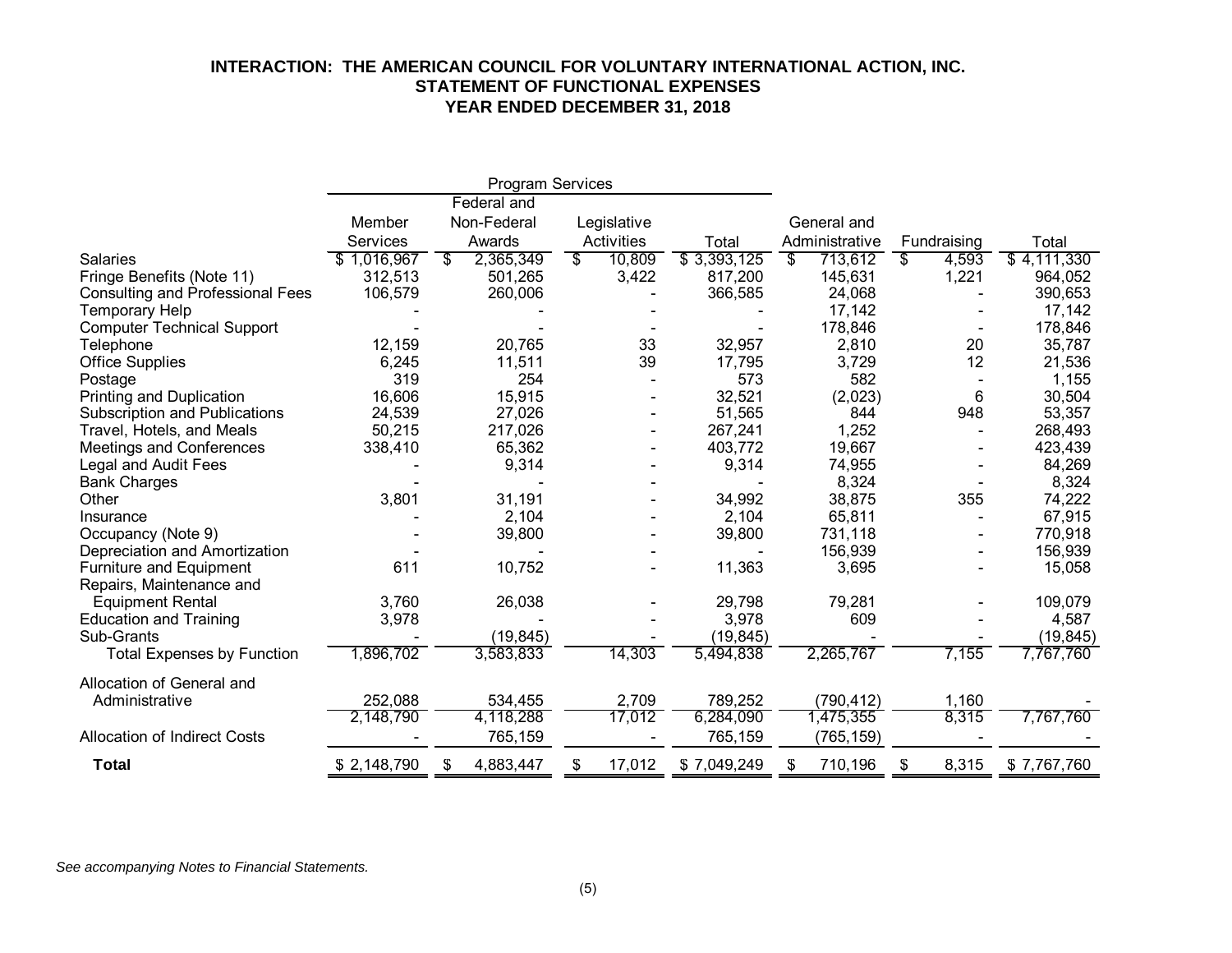# **INTERACTION: THE AMERICAN COUNCIL FOR VOLUNTARY INTERNATIONAL ACTION, INC. STATEMENT OF FUNCTIONAL EXPENSES YEAR ENDED DECEMBER 31, 2017**

|                                         |             |        | <b>Program Services</b> |                     |             |             |                |    |             |             |
|-----------------------------------------|-------------|--------|-------------------------|---------------------|-------------|-------------|----------------|----|-------------|-------------|
|                                         |             |        | Federal and             |                     |             |             |                |    |             |             |
|                                         | Member      |        | Non-Federal             | Legislative         |             | General and |                |    |             |             |
|                                         | Services    | Awards |                         | Activities<br>Total |             |             | Administrative |    | Fundraising | Total       |
| <b>Salaries</b>                         | \$1,138,285 | \$     | 2,411,754               | \$<br>5,392         | \$3,555,431 | \$          | 943,668        | \$ | 11,700      | \$4,510,799 |
| Fringe Benefits (Note 11)               | 341,592     |        | 690,251                 | 1,585               | 1,033,428   |             | 271,887        |    | 3,473       | 1,308,788   |
| <b>Consulting and Professional Fees</b> | 145,399     |        | 354,981                 |                     | 500,380     |             | 6,715          |    |             | 507,095     |
| <b>Temporary Help</b>                   |             |        |                         |                     |             |             | 40,163         |    |             | 40,163      |
| <b>Computer Technical Support</b>       |             |        |                         |                     |             |             | 129,423        |    |             | 129,423     |
| Telephone                               | 15,824      |        | 23,060                  | 14                  | 38,898      |             | 4,474          |    | 32          | 43,404      |
| <b>Office Supplies</b>                  | 9,415       |        | 20,494                  | 15                  | 29,924      |             | 11,721         |    | 55          | 41,700      |
| Postage                                 | 472         |        | 233                     |                     | 705         |             | 1,139          |    |             | 1,844       |
| Printing and Duplication                | 13,057      |        | 14,956                  |                     | 28,013      |             | 954            |    |             | 28,967      |
| <b>Subscription and Publications</b>    | 31,212      |        | 39,446                  |                     | 70,658      |             | 1,352          |    | 2,270       | 74,280      |
| Travel, Hotels, and Meals               | 81,702      |        | 350,245                 | 45                  | 431,992     |             | 814            |    |             | 432,806     |
| <b>Meetings and Conferences</b>         | 435,679     |        | 85,970                  |                     | 521,649     |             | 8,148          |    | 211         | 530,008     |
| Legal and Audit Fees                    |             |        | 488                     |                     | 488         |             | 57,471         |    |             | 57,959      |
| <b>Bank Charges</b>                     |             |        |                         |                     |             |             | 11,233         |    |             | 11,233      |
| Other                                   | 3,602       |        | 55                      |                     | 3,657       |             | 35,296         |    |             | 38,953      |
| Insurance                               |             |        | 1,854                   |                     | 1,854       |             | 66,028         |    |             | 67,882      |
| Occupancy (Note 9)                      |             |        | 52,290                  |                     | 52,290      |             | 686,918        |    |             | 739,208     |
| Depreciation and Amortization           |             |        |                         |                     |             |             | 146,825        |    |             | 146,825     |
| <b>Furniture and Equipment</b>          |             |        | 35,733                  |                     | 35,733      |             | 16,231         |    |             | 51,964      |
| Repairs, Maintenance and                |             |        |                         |                     |             |             |                |    |             |             |
| <b>Equipment Rental</b>                 | 14,772      |        | 1,966                   |                     | 16,738      |             | 63,230         |    |             | 79,968      |
| <b>Education and Training</b>           | 3,423       |        |                         |                     | 3,423       |             | 893            |    |             | 4,316       |
| Sub-Grants                              |             |        | 873,759                 |                     | 873,759     |             |                |    |             | 873,759     |
| Donated Services (Note 7)               |             |        |                         |                     |             |             | 25,403         |    |             | 25,403      |
| <b>Total Expenses by Function</b>       | 2,234,434   |        | 4,957,535               | 7,051               | 7,199,020   |             | 2,529,986      |    | 17,741      | 9,746,747   |
| Allocation of General and               |             |        |                         |                     |             |             |                |    |             |             |
| Administrative                          | 226,306     |        | 479,611                 | 1,076               | 706,993     |             | (709, 325)     |    | 2,332       |             |
|                                         | 2,460,740   |        | 5,437,146               | 8,127               | 7,906,013   |             | 1,820,661      |    | 20,073      | 9,746,747   |
| Allocation of Indirect Costs            |             |        | 1,040,955               |                     | 1,040,955   |             | (1,040,955)    |    |             |             |
| <b>Total</b>                            | \$2,460,740 | \$     | 6,478,101               | \$<br>8,127         | \$8,946,968 | \$          | 779,706        | \$ | 20,073      | \$9,746,747 |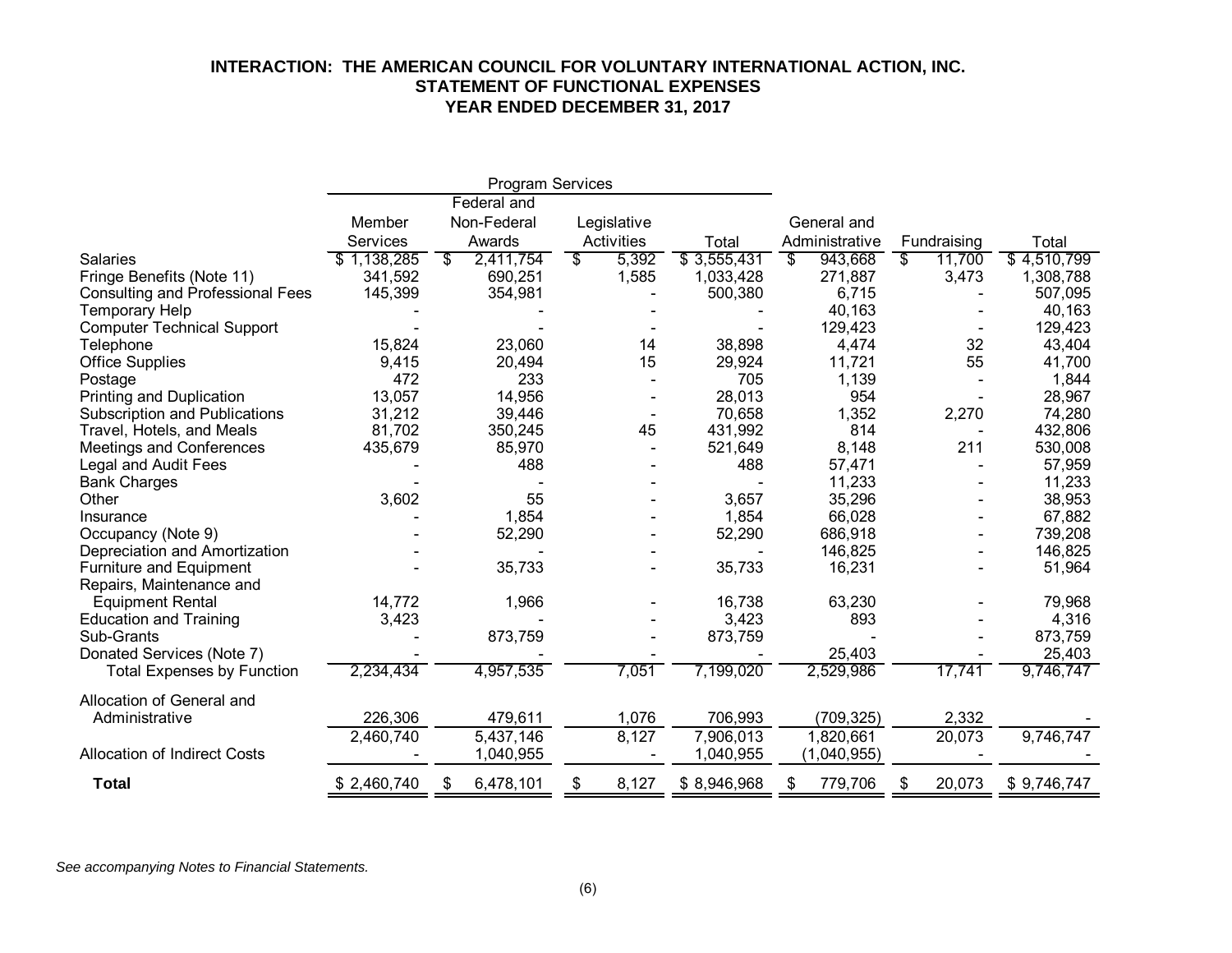# **INTERACTION: THE AMERICAN COUNCIL FOR VOLUNTARY INTERNATIONAL ACTION, INC. STATEMENTS OF CASH FLOWS YEARS ENDED DECEMBER 31, 2018 AND 2017**

|                                                      | 2018              | 2017 |             |  |
|------------------------------------------------------|-------------------|------|-------------|--|
| <b>CASH FLOWS FROM OPERATING ACTIVITIES</b>          |                   |      |             |  |
| Change in Net Assets                                 | \$<br>(1,706,347) | \$   | 482,021     |  |
| Adjustments to Reconcile Change in Net Assets to     |                   |      |             |  |
| Net Cash Provided by Operating Activities:           |                   |      |             |  |
| Depreciation and Amortization                        | 156,939           |      | 146,825     |  |
| Unrealized and Realized Loss (Gain) on Investments   | 126,305           |      | (251,080)   |  |
| <b>Deferred Rent</b>                                 | (93, 478)         |      | 395,554     |  |
| <b>Discount on Foundation Grants Receivable</b>      | (9,610)           |      | 9,610       |  |
| Changes in Assets and Liabilities:                   |                   |      |             |  |
| (Increase) Decrease in:                              |                   |      |             |  |
| U.S. Government Grants Receivable                    | (46, 508)         |      | 401,044     |  |
| <b>Foundation Grants Receivable</b>                  | 702,825           |      | (684, 022)  |  |
| <b>Other Receivables</b>                             | 5,361             |      | (8,055)     |  |
| <b>Prepaid Expenses</b>                              | 12,408            |      | (109, 846)  |  |
| <b>Security Deposits</b>                             |                   |      | (111)       |  |
| Increase (Decrease) in:                              |                   |      |             |  |
| <b>Accounts Payable</b>                              | (91, 035)         |      | 17,101      |  |
| <b>Accrued Employee Benefits</b>                     | (199, 243)        |      | 6,044       |  |
| Refundable Advances                                  | 1,949,290         |      | (34, 139)   |  |
| Net Cash Provided by Operating Activities            | 806,907           |      | 370,946     |  |
| <b>CASH FLOWS FROM INVESTING ACTIVITIES</b>          |                   |      |             |  |
| Purchase of Property and Equipment                   | (67, 484)         |      | (43, 947)   |  |
| Proceeds from Sales of Investments                   | 282,606           |      | 221,786     |  |
| Purchase of Investments                              | (311, 027)        |      | (1,059,812) |  |
| Net Cash Used by Investing Activities                | (95, 905)         |      | (881, 973)  |  |
| NET INCREASE (DECREASE) IN CASH AND CASH EQUIVALENTS | 711,002           |      | (511, 027)  |  |
| Cash and Cash Equivalents - Beginning of Year        | 1,131,098         |      | 1,642,125   |  |
| CASH AND CASH EQUIVALENTS - END OF YEAR              | \$<br>1,842,100   | \$   | 1,131,098   |  |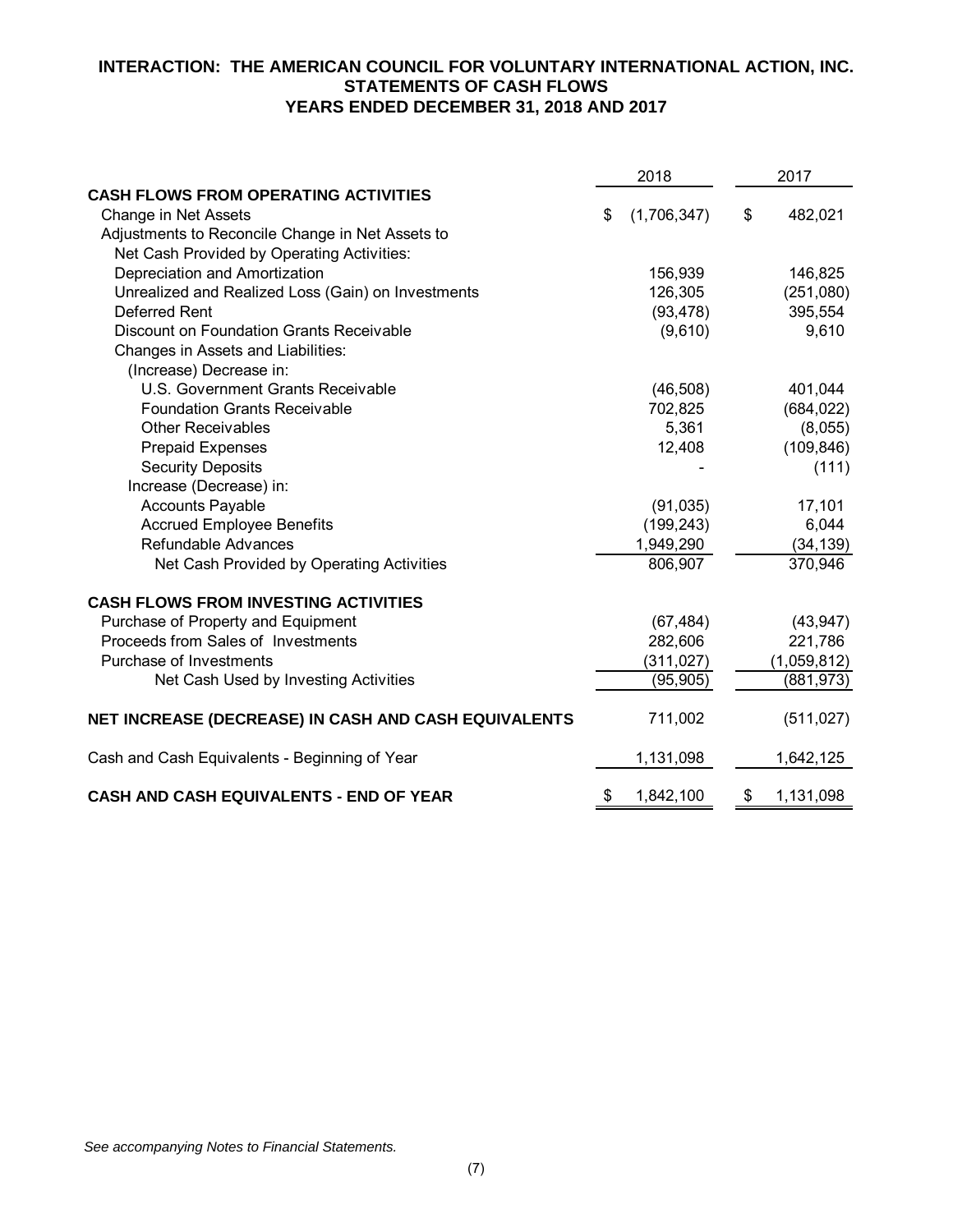# **NOTE 1 NATURE OF ORGANIZATION AND SIGNIFICANT ACCOUNTING POLICIES**

**Nature of organization:** InterAction: The American Council for Voluntary International Action, Inc. (InterAction) was incorporated on August 23, 1984, under the laws of the State of New York. InterAction is the largest coalition of U.S.-based international nongovernmental organizations (NGOs) focused on the world's poor and most vulnerable people. With more than 185 members operating in every developing country, InterAction works to overcome poverty, exclusion and suffering by advancing social justice and dignity for all.

A summary of the InterAction's significant accounting policies follows:

**Basis of accounting:** InterAction's financial statements have been prepared on the accrual basis of accounting, whereby unconditional support is recognized when notification of the contribution is received, and revenue is recognized when earned and expenses are recognized when incurred.

**Basis of presentation:** The accompanying financial statement presentation follows the recommendations under the Not-for-Profit Topic of the Financial Accounting Standards Board (FASB) Accounting Standards Codification (ASC).

**Cash and cash equivalents:** Management has elected to change its policy for determining cash equivalents. This change has been applied to all periods presented. For purposes of the statements of cash flows, cash and cash equivalents include highly liquid investments with an original maturity of three months or less when purchased that are used to fund current obligations. Cash and certificates of deposit held for investment are recorded and classified as investments. Previously, cash and certificates of deposit held for investment were included in cash and cash equivalents for purposes of the statements of cash flows.

**Liquidity:** InterAction has no lines of credit, and has available cash and cash equivalent balances of \$2,699,536 consisting of: cash in banks of \$1,842,100 and cash and certificates of deposit included with investments in the statement of financial position of Merrill Lynch \$857,436. Of the cash available, approximately \$1,200,000 is subject to donor conditions and restrictions that make them unavailable for expenditure within one year of the statements of financial position date. InterAction maintains financial assets that are available to meet 180 days of normal operating expenses, which average approximately \$400,000. As part of its Financial Management Strategy and based on its investment policy, InterAction has a strong portfolio of securities that has grown over the past 10 years. That investment portfolio, excluding cash and certificates of deposit noted above, currently has a value of \$1,382,796.

**Investments:** Investments with readily determinable fair values are reflected at fair market value. To adjust the carrying value of these investments, the change in fair market value is charged or credited to current operations.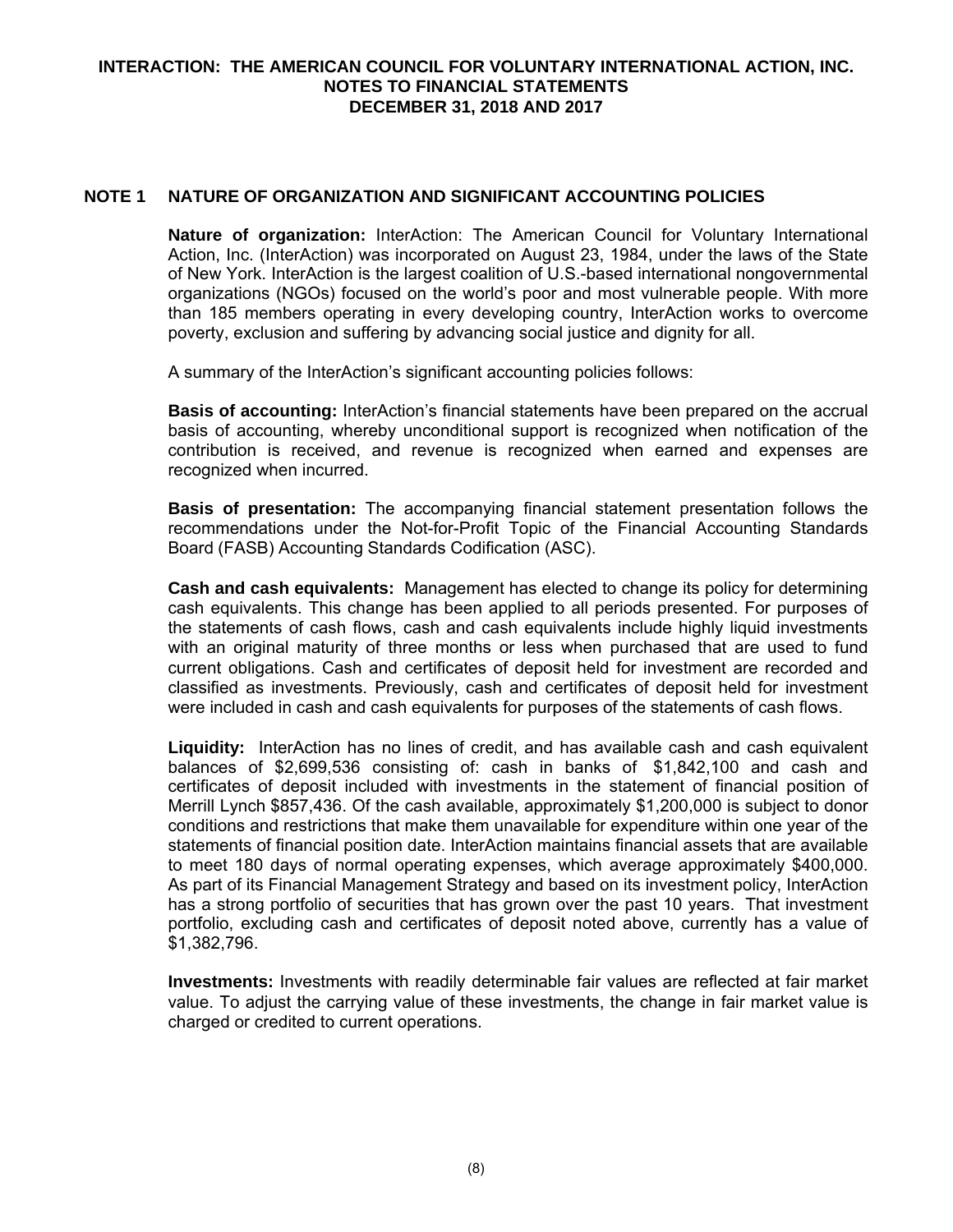# **NOTE 1 NATURE OF ORGANIZATION AND SIGNIFICANT ACCOUNTING POLICIES (CONTINUED)**

**Financial risk:** InterAction maintains its cash in bank deposit accounts which, at times, may exceed federally insured limits. InterAction has not experienced any losses in such accounts and believes it is not exposed to any significant financial risk on cash.

InterAction invests in a professionally managed portfolio that contains exchange traded funds during the years ended December 31, 2018 and 2017, which are exposed to various risks such as interest rate, market and credit risk. Due to the level of risk associated with such investments, and the level of uncertainty related to changes in the value of such investments, it is at least reasonably possible that changes in risks in the near term could materially affect investment balances and the amounts reported in the financial statements.

**Grants receivable:** Receivables are carried at original invoice amounts less an estimate made for doubtful receivables based on a review of all outstanding amounts on an annual basis. Management determines the allowance for doubtful accounts by identifying troubled accounts and by using historical experience applied to an aging of accounts. Receivables are written off when deemed uncollectible. Recoveries of receivables previously written off are recorded when received. Management has determined that all receivables are collectible; thus, there was no provision for doubtful accounts at December 31, 2018 and 2017.

**Property, equipment and leasehold improvements:** All purchases of property, equipment and leasehold improvements in excess of \$500 are capitalized and stated at cost less accumulated depreciation and amortization. Furniture and equipment are depreciated using the straight-line method of depreciation over the useful life of the assets, generally three to five years. Leasehold improvements are amortized over the life of the lease.

**Valuation of long-lived assets:** InterAction accounts for long-lived assets in accordance with subsections of the FASB ASC Topic, Property, Plant and Equipment, which addresses Impairment or Disposal of Long-Lived Assets. The accounting standard requires that property, plant and equipment and certain identifiable intangible assets be reviewed for impairment whenever events or changes in circumstances indicate that the carrying amount of an asset may not be recoverable. Recoverability of the long-lived asset is measured by a comparison of the carrying amount of the asset to future undiscounted net cash flows expected to be generated by the asset. If such assets are considered to be impaired, the impairment to be recognized is measured by the amount by which the carrying amount of the assets exceeds the estimated fair value of the assets. Assets to be disposed of are reported at the lower of the carrying amount or fair value, less costs to sell.

**Deferred rent:** InterAction has a lease agreement for rental space in Washington, D.C. The lease agreement provides for a period of free rent and escalated payments over the life of the lease. Rent expense is being recognized on a straight-line basis over the term of the lease. The difference between the expense and the cash payments is reported as deferred rent. The amount also includes the improvement allowances which are amortized on a straight-line basis over the life of the lease.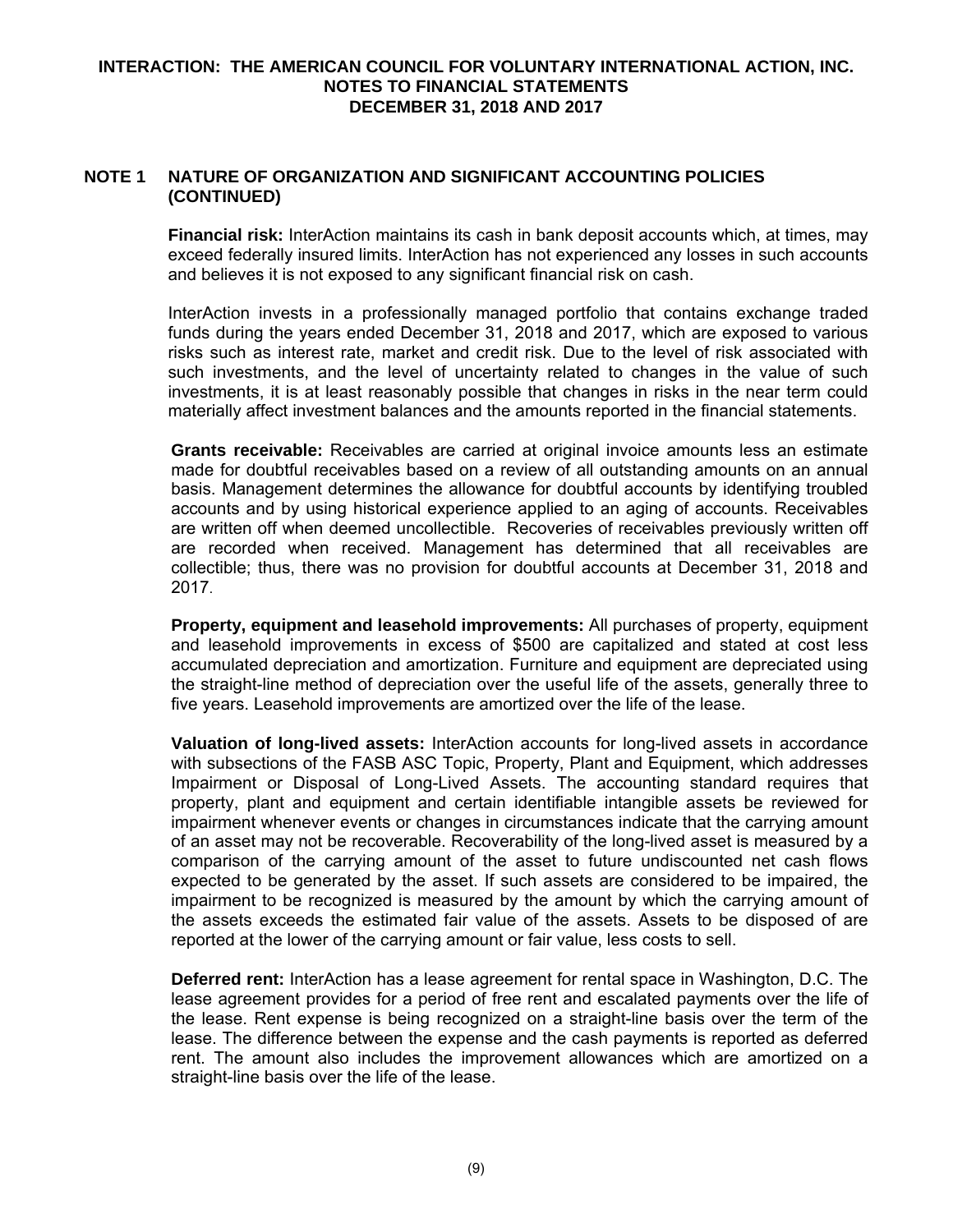# **NOTE 1 NATURE OF ORGANIZATION AND SIGNIFICANT ACCOUNTING POLICIES (CONTINUED)**

**Net assets:** For financial statement purposes, net assets consist of the following:

*Net assets without donor restrictions:* Represent funds available for general operations or that have been designated by the board of directors for a particular purpose.

*Net assets with donor restrictions:* Represent net assets that are contributions and endowment investment earnings subject to donor-imposed restrictions. Some donorimposed restrictions are temporary in nature that may or will be met, either by actions of InterAction and/or the passage of time. Other donor-imposed restrictions are perpetual in nature, where the donor stipulates that resources be maintained in perpetuity.

**Revenue recognition:** Grant revenue, under cost reimbursable federal and non-federal grants, is recognized based upon direct costs incurred plus allowable indirect costs. Revenue recognized but not yet reimbursed from the granting agency is reported as grants receivable in the accompanying statements of financial position. Conversely, payments received in advance of incurring allowable direct and indirect costs are reported as a refundable advance in the accompanying statements of financial position. Unconditional grants and contributions are recognized as revenue when received or promised and are reported as support with donor restriction if they are received with donor or grantor stipulations that limit the use of donated assets. When a donor restriction expires, that is, when a stipulated time restriction ends or purpose restriction is accomplished, net assets with donor restriction are reclassified to net assets without donor restriction and reported in the statements of activities as net assets released from restrictions. Certain contributions of donated services are recorded at their fair values in the period received.

Membership dues are billed to members annually. The dues are recognized as revenue over the membership period, which is on a calendar year basis. Dues received, which are applicable to the following fiscal year, are presented as deferred membership dues in the accompanying financial statements. Revenue from all other sources are recognized when earned.

**Income taxes:** InterAction is generally exempt from federal income taxes under the provisions of Section 501(c)(3) of the Internal Revenue Code (IRC). In addition, InterAction qualifies for charitable contribution deductions and has been classified as an organization that is not a private foundation. Income from certain activities not directly related to InterAction's exempt purpose, less applicable deductions, is subject to taxation as unrelated business income. For the years ended December 31, 2018 and 2017, InterAction had net unrelated business income totaling \$39,957 and \$41,232, respectively.

Management evaluated InterAction's tax positions and concluded that InterAction had taken no uncertain tax positions that require adjustment to the financial statements.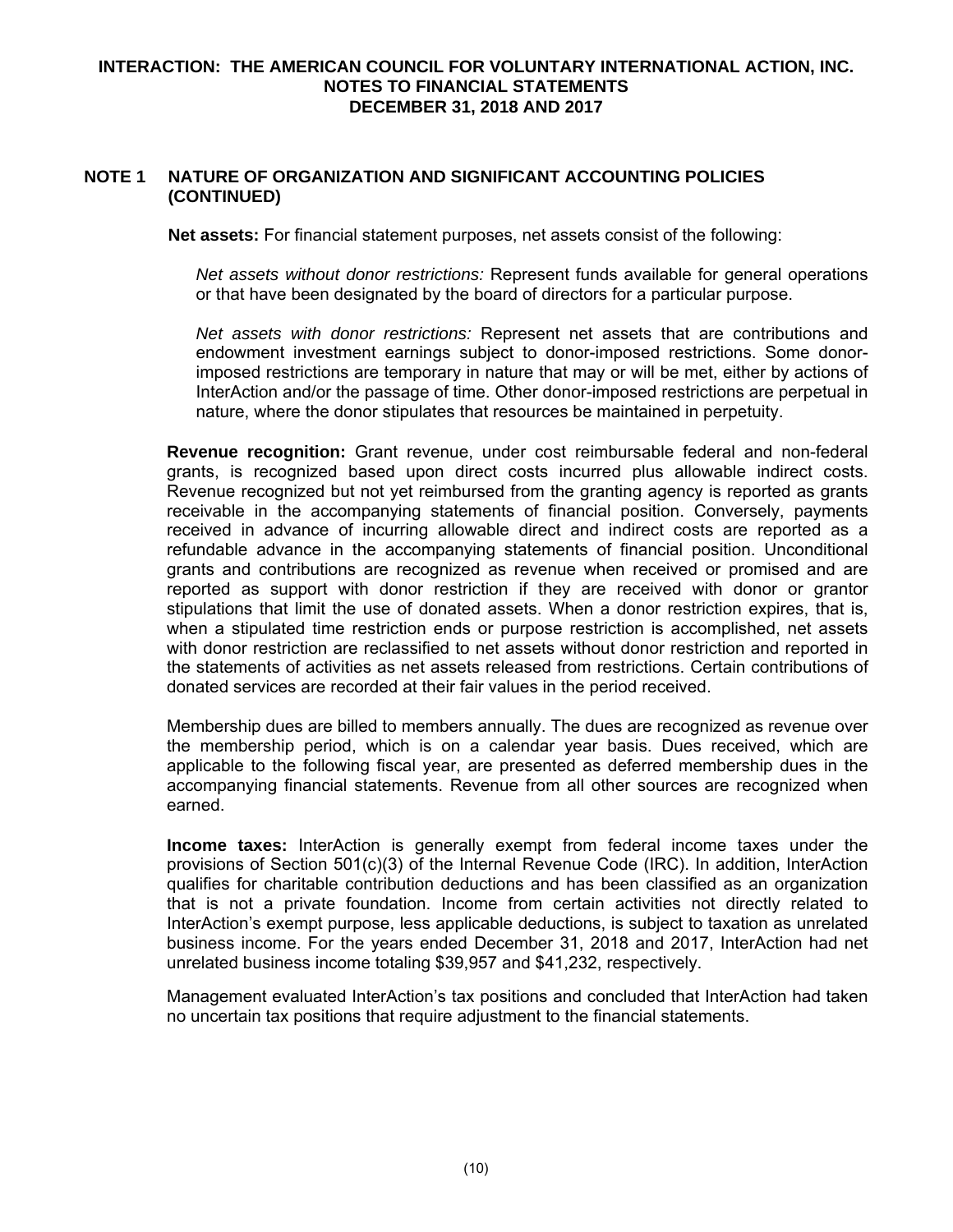# **NOTE 1 NATURE OF ORGANIZATION AND SIGNIFICANT ACCOUNTING POLICIES (CONTINUED)**

**Functional expenses:** The costs of providing the various programs and other activities have been summarized on a functional basis. General and administrative expenses include those expenses that are not directly identifiable with any other specific function, but that provide for the overall support and direction of InterAction and are allocated using a percentage of direct expenses for each function on the statements of activities.

**Allocation of indirect costs:** For the years ending December 31, 2018 and 2017, indirect costs were allocated to federal grants based upon provisional rates of 45.60%.

The indirect rate is calculated using a base of salaries, benefits, and temporary help and consultant expenses. Indirect costs have been allocated to non-federal grants to the extent the donors have provided for the recovery of such costs.

**Use of estimates:** The preparation of the financial statements in conformity with accounting principles generally accepted in the United States of America (U.S. GAAP) requires management to make estimates and assumptions that affect the reported amounts and disclosures. Accordingly, actual results could differ from those estimates.

**Pending accounting pronouncements:** In May 2014, the FASB issued Accounting Standards Update (ASU) No. 2014-09, *Revenue from Contracts with Customers (Topic 606),*  requiring an entity to recognize the amount of revenue to which it expects to be entitled for the transfer of promised goods or services to customers. The updated standard will replace most existing revenue recognition in U.S. GAAP when it becomes effective and permits the use of either a full retrospective or retrospective with cumulative effect transition method. In August 2015, the FASB issued ASU No. 2015-14, which defers the effective date of ASU No. 2014-09 one year, making it effective for annual reporting periods beginning after December 15, 2018. InterAction is currently evaluating the impact the adoption of this guidance will have on its financial statements.

In June 2018, the FASB issued amended guidance to clarify and improve the scope and the accounting guidance for contributions received and contributions made. This amended guidance distinguishes between contributions and exchange transactions and assists in determining which guidance to apply. For contributions, the guidance in Subtopic 958-605, *Not-for-Profit Entities—Revenue Recognition,* should be followed. For exchange transactions, Topic 606, Revenue from Contracts with Customers, should be followed. In addition, once a transaction is deemed to be a contribution, this amended guidance assists in determining whether a contribution is conditional or unconditional, and if unconditional, whether the transaction is donor-restricted for a limited purpose or timing. The guidance should be applied on a modified prospective basis. As a resource recipient, the guidance will be effective for InterAction for the year ending December 31, 2019. As a resource provider, the guidance will be effective for InterAction for the year ending December 31, 2020. Early adoption is permitted. InterAction is currently evaluating the impact the adoption of this guidance will have on its financial statements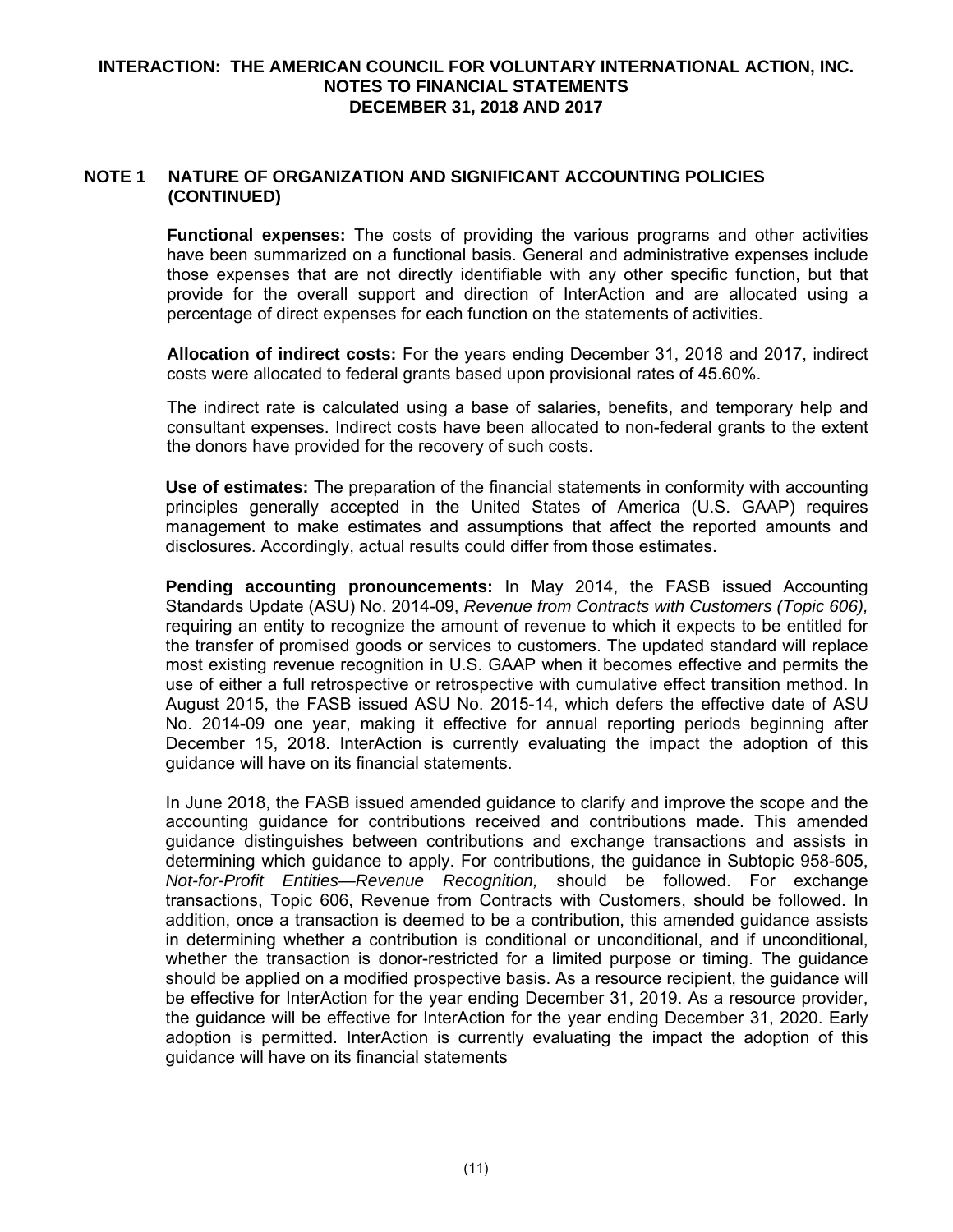# **NOTE 1 NATURE OF ORGANIZATION AND SIGNIFICANT ACCOUNTING POLICIES (CONTINUED)**

In February 2016, the FASB issued ASU No. 2016-02, *Leases (Topic 842).* A lessee is required to record a right-of-use asset and a lease liability for all leases with a term of greater than 12 months. Leases with a term of 12 months or less will be accounted for similar to existing guidance for operating leases. The ASU is expected to impact InterAction's financial statements as InterAction has certain operating lease arrangements for which it is the lessee. The standard is effective on January 1, 2020, with early adoption permitted. InterAction is currently evaluating the impact the adoption of this guidance will have on its financial statements.

**New accounting pronouncement:** On August 18, 2016, the Financial Accounting Standards Board (FASB) issued Accounting Standards Update (ASU) 2016-14, *Not-for-Profit Entities* (Topic 958) *– Presentation of Financial Statements of Not-for-Profit Entities*. The update addresses the complexity and understandability of net asset classification, deficiencies in information about liquidity and availability of resources, and the lack of consistency in the type of information provided about expenses and investment return. InterAction has implemented ASU 2016-14 and has adjusted the presentation in these financial statements accordingly.

**Reclassifications:** Certain reclassifications were made to the 2017 financial statements in order to conform to the 2018 presentation. These reclassifications had no effect on previously reported net assets.

**Subsequent events:** InterAction evaluated subsequent events through March 27, 2019, which is the date the financial statements were available to be issued.

#### **NOTE 2 INVESTMENTS**

Investments consisted of the following at December 31, 2018 and 2017:

|                                  | 2018      |     | 2017      |
|----------------------------------|-----------|-----|-----------|
| Exchange Traded Funds            | 1.382.796 | -SS | 1,486,659 |
| Cash and Certificates of Deposit | 857.436   |     | 851.457   |
| Total Investments                | 2.240.232 |     | 2,338,116 |

The cost basis of investments was \$2,212,613 and \$2,098,066 at December 31, 2018 and 2017, respectively.

Investment income, net, for the years ended December 31, 2018 and 2017 consisted of the following:

|                                        | 2018       | 2017 |          |  |
|----------------------------------------|------------|------|----------|--|
| Realized and Unrealized (Loss) Gain on |            |      |          |  |
| Investments, Net                       | (126, 305) | S    | 255,028  |  |
| Interest and Dividends                 | 44.819     |      | 39.789   |  |
| Investment Fees                        | (13.349)   |      | (11,855) |  |
|                                        | (94, 835)  | S    | 282.962  |  |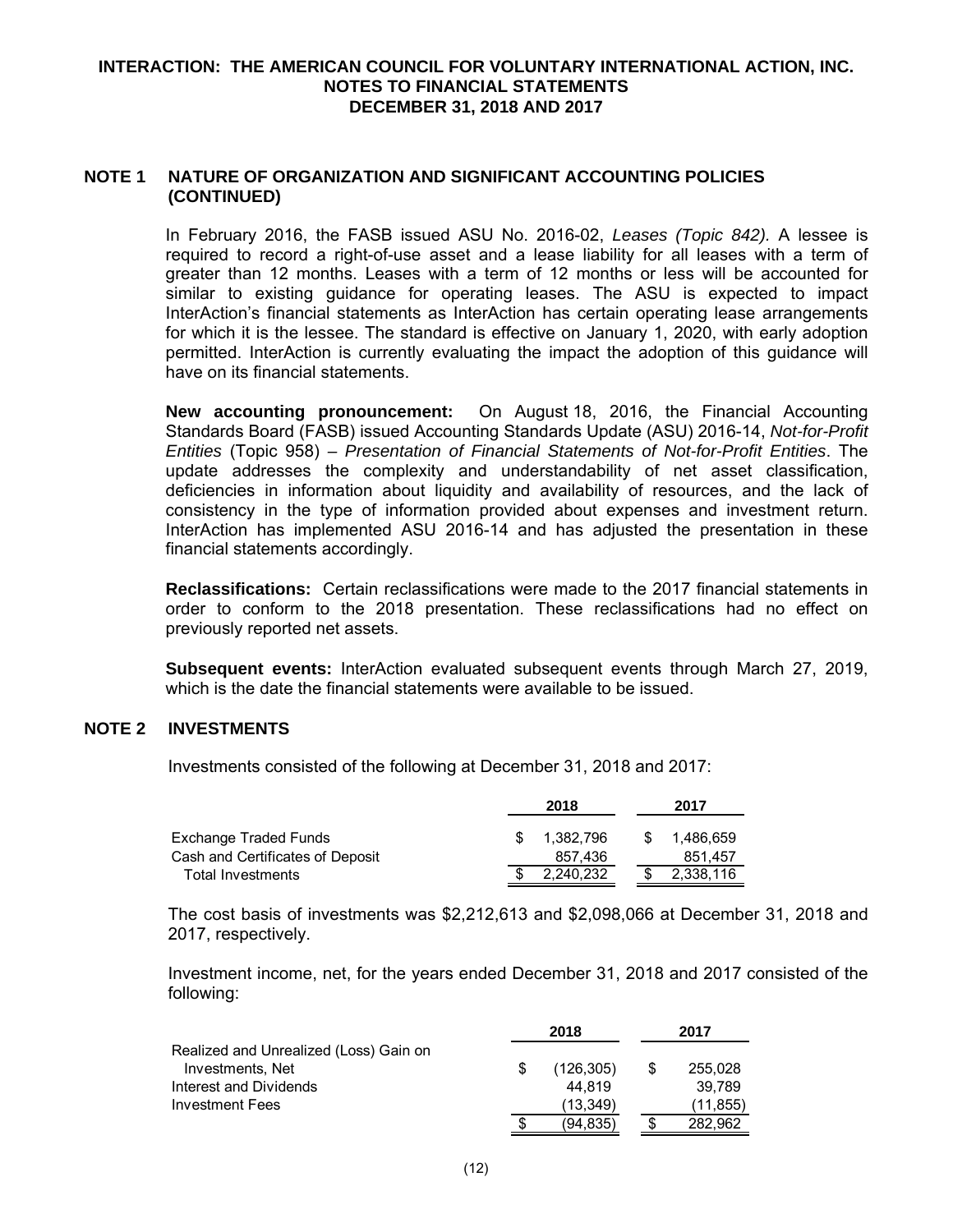# **NOTE 3 FAIR VALUE MEASUREMENTS**

The Fair Value Measurement topic of the FASB ASC defines fair value as the price that would be received to sell an asset or paid to transfer a liability in an orderly transaction between market participants at the measurement date and sets out a fair value hierarchy. The fair value hierarchy gives the highest priority to quoted prices in active markets for identical assets or liabilities (Level 1) and the lowest priority to unobservable inputs (Level 3). Inputs are broadly defined as assumptions market participants would use in pricing an asset or liability. The three levels of the fair value hierarchy are described below:

**Level 1:** Quoted market prices in active markets for identical assets or liabilities

**Level 2:** Observable market-based inputs or unobservable inputs corroborated by market data

**Level 3:** Unobservable inputs that are not corroborated by market data

In determining the appropriate levels, InterAction performs a detailed analysis of the assets and liabilities that are subject to accounting for fair value measurements. At each reporting period, all assets and liabilities for which the fair value measurement is based on significant unobservable inputs are classified as Level 3. There were no Level 2 or Level 3 inputs for any assets held by InterAction at December 31, 2018 and 2017. There were no liabilities subject to these provisions at December 31, 2018 and 2017.

Following is a description of the valuation methodologies used for assets measured at fair value. There have been no changes in methodologies used at December 31, 2018 and 2017.

Exchange Traded Funds: Valued at the last sales price, or if there is no sale and the market is still considered active, at the last transaction price before year-end.

Certificates of Deposit: Valued using quoted market prices for similar assets in active markets.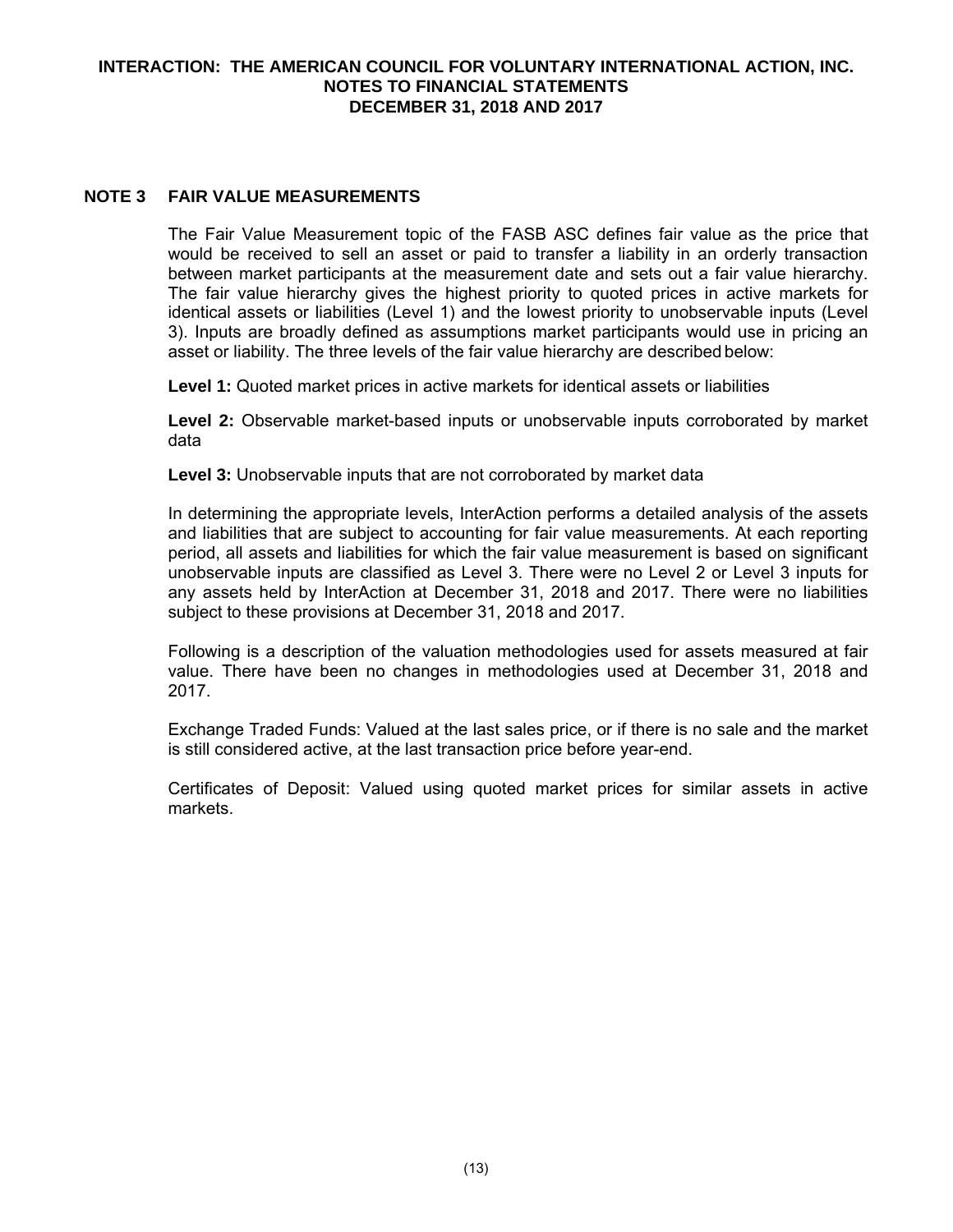# **NOTE 3 FAIR VALUE MEASUREMENTS (CONTINUED)**

The following summarizes investments using fair value measurements at December 31:

|                                     | 2018 |           |    | 2017      |
|-------------------------------------|------|-----------|----|-----------|
| Exchange Traded Funds, Level 1:     |      |           |    |           |
| <b>Consumer Cyclical</b>            | \$   | 101,485   | \$ | 96,716    |
| Technology                          |      | 211,932   |    | 272,853   |
| <b>Real Estate</b>                  |      | 21,669    |    | 23,618    |
| Health                              |      | 110,412   |    | 128,508   |
| Financial                           |      | 45,854    |    | 63,440    |
| Large Blend                         |      | 315,884   |    | 340,792   |
| <b>Natural Resources</b>            |      | 15,184    |    | 16,267    |
| Industrials                         |      | 96,689    |    | 129,557   |
| Foreign Large Blend                 |      | 324,165   |    | 344,079   |
| <b>Consumer Defensive</b>           |      | 50,894    |    | 70,829    |
| <b>Communication Services</b>       |      | 88,628    |    |           |
| <b>Total Exchange Traded Funds</b>  |      | 1,382,796 |    | 1,486,659 |
| Certificates of Deposit, Level 2    |      | 328,358   |    | 134,270   |
| <b>Total Investments Using Fair</b> |      |           |    |           |
| Value Measurements                  |      | 1,711,154 |    | 1,620,929 |
| Cash                                |      | 529,078   |    | 717,187   |
| Total Investments                   |      | 2,240,232 |    | 2,338,116 |

# **NOTE 4 FOUNDATION GRANTS RECEIVABLE**

Foundation grants receivable, due in more than one year, have been recorded at the present value of the estimated cash flows, using a discount rate of 0% and 1% for 2018 and 2017, respectively.

Foundation grants receivable are due as follows at December 31, 2018 and 2017:

|                                                      | 2018    | 2017      |
|------------------------------------------------------|---------|-----------|
| Less than One Year                                   | 758,686 | 819,006   |
| One to Five Years                                    |         | 642,505   |
| Total                                                | 758.686 | 1,461,511 |
| Less: Allowance to Discount Balance to Present Value |         | 9.610     |
| Foundation Grants Receivable, Net                    | 758.686 | .451.901  |

# **NOTE 5 FUTURE COMMITMENTS FROM THE U.S. GOVERNMENT**

InterAction receives program funding from the United States Agency for International Development (USAID) and the United States Department of State (DOS). As of December 31, 2018, InterAction has received awards from the U.S. Government totaling \$5,581,239 of which \$2,649,966 has been obligated and disbursed. As of December 31, 2018, InterAction has an unobligated balance of \$2,931,273 (these figures reflect InterAction's current/open awards). The unobligated balance under U.S. Government awards has not been included in the accompanying financial statements.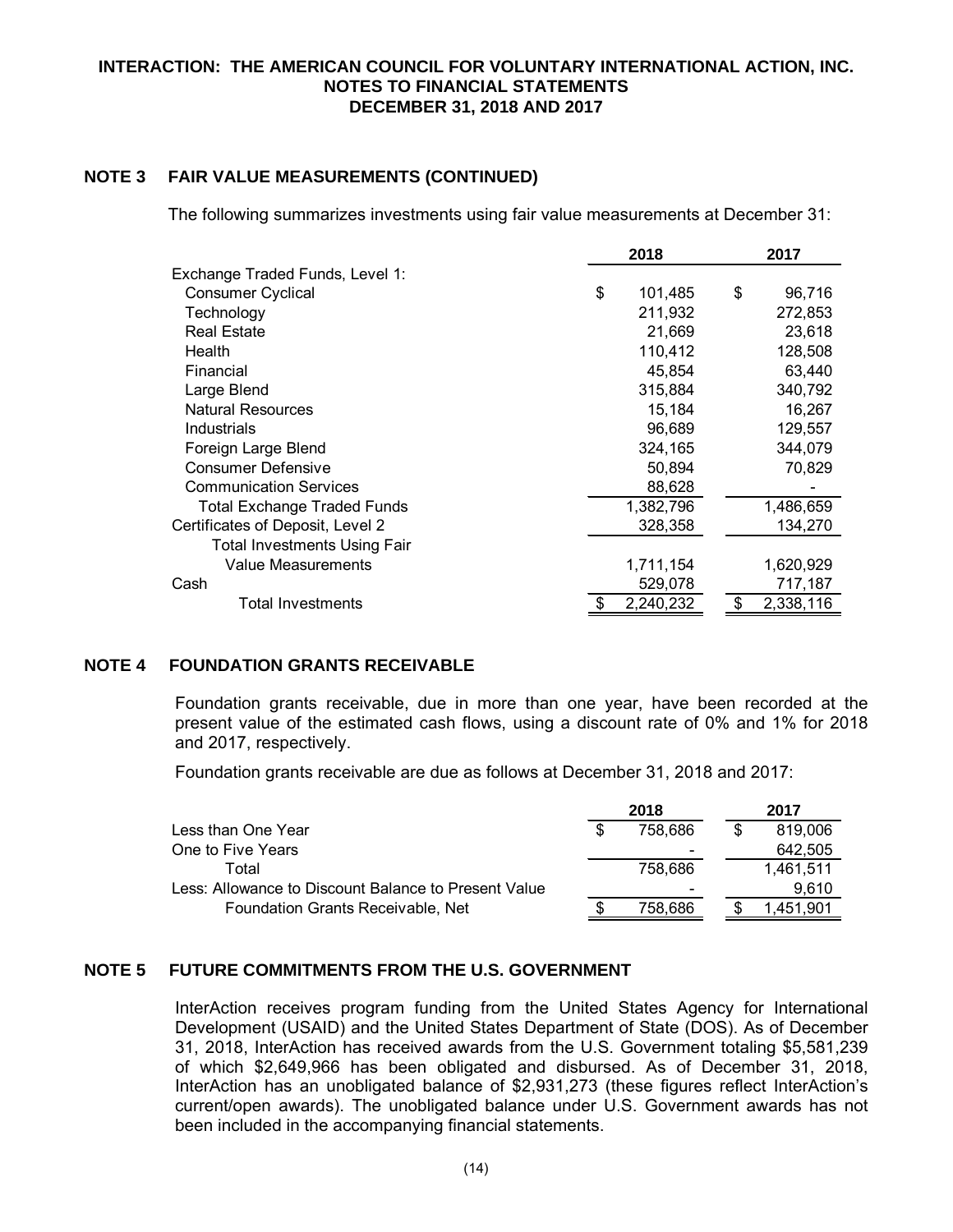### **NOTE 6 PROPERTY, EQUIPMENT AND LEASEHOLD IMPROVEMENTS**

Property, equipment and leasehold improvements and accumulated depreciation at December 31, 2018, and depreciation expense for the year ended December 31, 2018, are as follows:

| <b>Asset Category</b>                                   | Estimated<br>Jseful Lives | Cost |                      | Accumulated<br>Depreciation | Net Book<br>Value        | Depreciation<br>Expense |
|---------------------------------------------------------|---------------------------|------|----------------------|-----------------------------|--------------------------|-------------------------|
| Leasehold Improvements<br><b>Furniture and Fixtures</b> | 10 years<br>5-7 years     |      | 1.756.020<br>206.406 | 788,786<br>68.810           | \$<br>967.234<br>137.596 | 112,687<br>28.978       |
| <b>Equipment and Computers</b>                          | 5 years                   |      | 311.574              | 232.919                     | 78.655                   | 15,274                  |
|                                                         |                           |      | 2.274.000            | 090,515,                    | .183.485                 | 156,939                 |

Property, equipment and leasehold improvements and accumulated depreciation at December 31, 2017, and depreciation expense for the year ended December 31, 2017, are as follows:

| <b>Asset Category</b>                                   | Estimated<br>Useful Lives<br>Cost |  | Accumulated<br>Depreciation |  | Net Book<br>Value |   | Depreciation<br>Expense |   |                   |
|---------------------------------------------------------|-----------------------------------|--|-----------------------------|--|-------------------|---|-------------------------|---|-------------------|
| Leasehold Improvements<br><b>Furniture and Fixtures</b> | 10 years<br>5-7 years             |  | 1,756,020<br>198.527        |  | 676.099<br>39,832 | S | 1.079.921<br>158.695    | S | 112.687<br>27,267 |
| <b>Equipment and Computers</b>                          | 5 years                           |  | 252.071                     |  | 217.747           |   | 34.324                  |   | 6.871             |
|                                                         |                                   |  | 2.206.618                   |  | 933,678           |   | 1.272.940               |   | 146,825           |

# **NOTE 7 IN-KIND CONTRIBUTIONS**

During the year ended December 31, 2017, InterAction was the beneficiary of donated services which allow InterAction to provide greater resources towards various programs. To properly reflect total program expenses, donated services have been included in revenue and expenses during the year ended December 31, 2017, and totaled \$25,403. There were no donated services during the year ended December 31, 2018.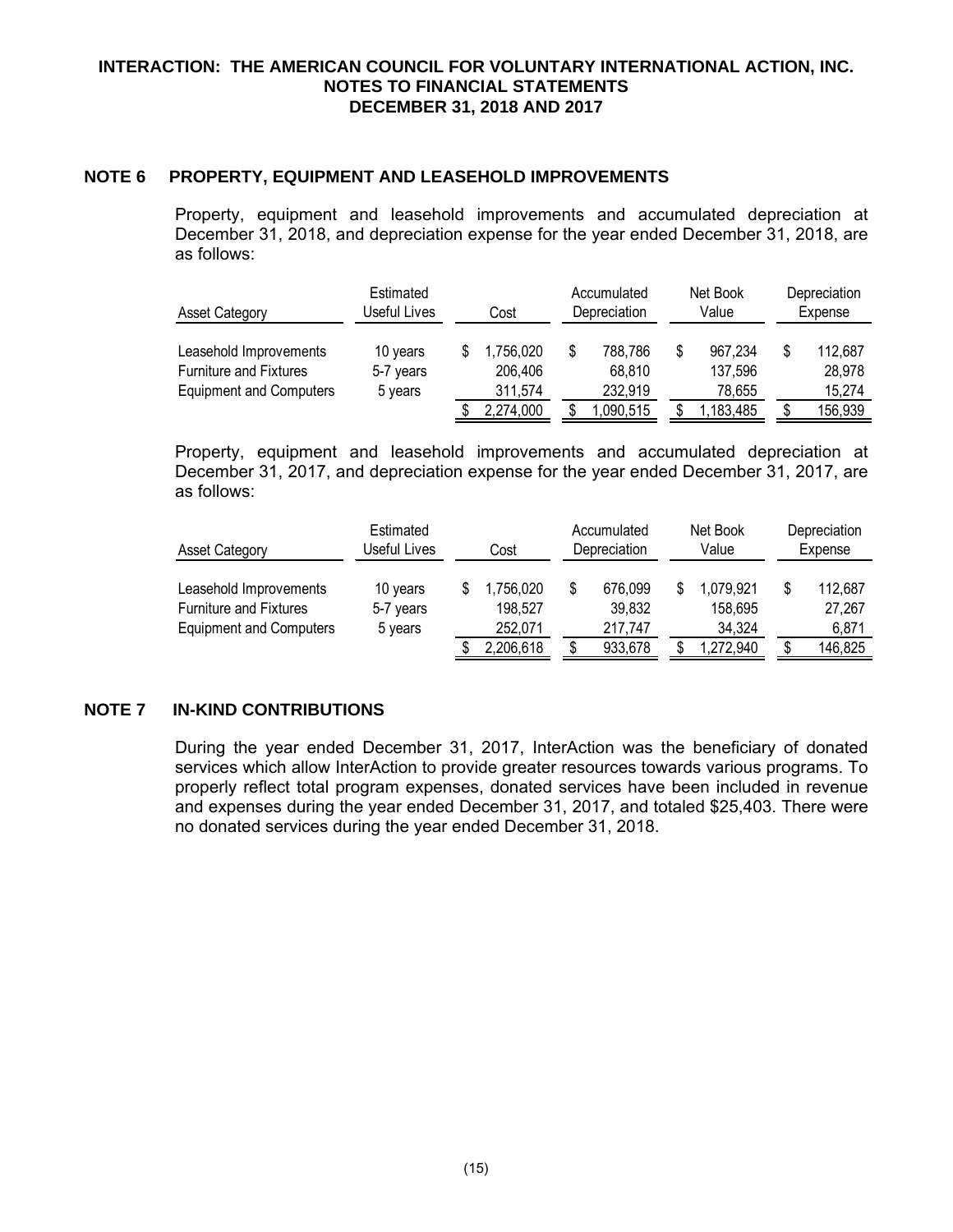# **NOTE 8 NET ASSETS WITH DONOR RESTRICTIONS**

Donor restricted net assets include funds which are only available for specific programs or general support designated for future years. Donor restricted net assets were released from restrictions during the years ended December 31, 2018 and 2017, due to the time restriction ending or satisfaction of purpose restrictions.

Changes in donor restricted net assets during the year ended December 31, 2018, are as follows:

|                                                  |                      | <b>Balance</b> |    |           |    |             |                      | <b>Balance</b> |
|--------------------------------------------------|----------------------|----------------|----|-----------|----|-------------|----------------------|----------------|
|                                                  | December 31,<br>2017 |                |    |           |    |             | December 31,<br>2018 |                |
|                                                  |                      |                |    | Additions |    | Released    |                      |                |
| International Fund for Agricultural Development  | \$                   | 14,898         | \$ | 3,829     | \$ | (18, 727)   | \$                   |                |
| <b>UPS</b>                                       |                      | 2,068          |    |           |    |             |                      | 2,068          |
| Alliance for International Youth Development     |                      | 38,582         |    | 30,000    |    | (16, 192)   |                      | 52,390         |
| <b>Global Public Policy Institute</b>            |                      | 6,868          |    |           |    |             |                      | 6,868          |
| <b>Business Council</b>                          |                      | 18,946         |    |           |    | (18, 946)   |                      |                |
| <b>Wallace Genetic Foundation</b>                |                      |                |    | 80.000    |    | (62,774)    |                      | 17,226         |
| Wallace Genetics - Wash                          |                      |                |    | 25,000    |    | (16, 509)   |                      | 8,491          |
| <b>Rockefeller Foundation</b>                    |                      | 119,356        |    |           |    | (119, 356)  |                      |                |
| FedEx - NGO Aid Map Phase V                      |                      | 37,234         |    |           |    | (37, 234)   |                      |                |
| Connect USA - Partner Vetting System             |                      | 551            |    |           |    |             |                      | 551            |
| Water Aid America                                |                      | 2,538          |    |           |    |             |                      | 2,538          |
| Cost Recovery Project                            |                      | 1,600          |    |           |    |             |                      | 1,600          |
| Global Standards                                 |                      | 31,106         |    |           |    | (31, 106)   |                      |                |
| Gates Foundation - AG Mapping                    |                      | 8,609          |    |           |    | (8,609)     |                      |                |
| <b>DRG</b> Initiative                            |                      | 14,009         |    | 70.000    |    | (71, 591)   |                      | 12,418         |
| <b>Swiss Fed Department</b>                      |                      |                |    | 113,490   |    | (8,807)     |                      | 104,683        |
| Gates Foundation - Advocacy                      |                      | 2,148,287      |    | 9,610     |    | (1,026,599) |                      | 1,131,298      |
| <b>Together Project</b>                          |                      | 22,696         |    | 113,062   |    | (122, 201)  |                      | 13,557         |
| <b>Wallace Global</b>                            |                      | 27,324         |    |           |    | (27, 324)   |                      |                |
| <b>Wellspring Phase II</b>                       |                      | 91,929         |    |           |    | (91, 929)   |                      |                |
| <b>Wellspring Phase II</b>                       |                      |                |    | 150,010   |    | (64, 248)   |                      | 85,762         |
| Rockefeller - disinformation                     |                      | 46,055         |    |           |    | (46, 055)   |                      |                |
| Foundation to Promote Open Society - The Project |                      | 164,601        |    |           |    | (164, 601)  |                      |                |
| <b>HIAS</b>                                      |                      | 239            |    |           |    |             |                      | 239            |
| <b>Risk Phase II</b>                             |                      | 5,000          |    | 12,910    |    |             |                      | 17,910         |
|                                                  | \$                   | 2,802,496      | \$ | 607,911   | \$ | (1,952,808) | \$                   | 1,457,599      |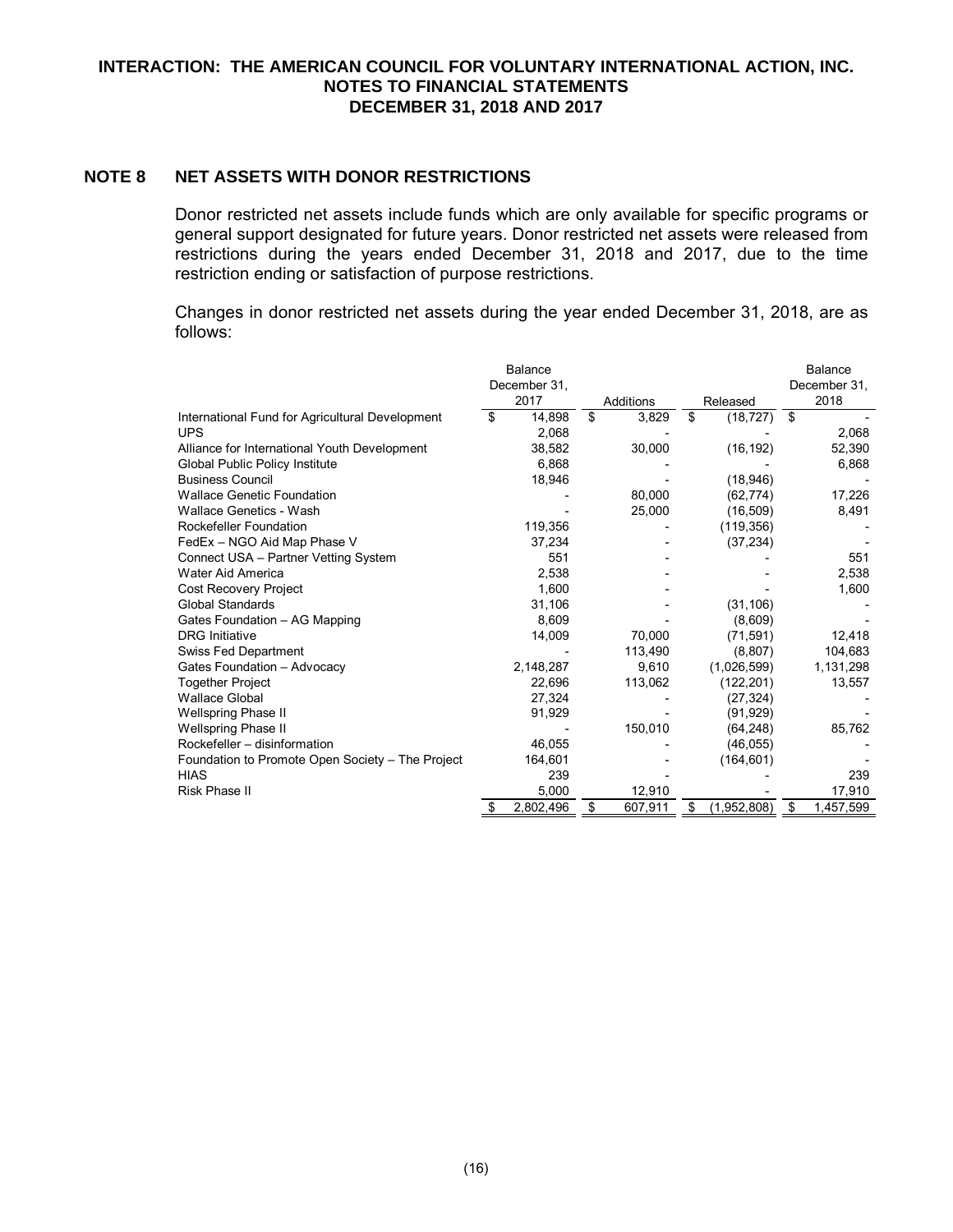# **NOTE 8 NET ASSETS WITH DONOR RESTRICTIONS (CONTINUED)**

Changes in net assets with donor restrictions during the year ended December 31, 2017, are as follows:

|                                                  |              | <b>Balance</b> |    |           |    |               |    | <b>Balance</b> |  |
|--------------------------------------------------|--------------|----------------|----|-----------|----|---------------|----|----------------|--|
|                                                  | December 31, |                |    |           |    |               |    | December 31,   |  |
|                                                  | 2016         |                |    | Additions |    | Released      |    | 2017           |  |
| International Fund for Agricultural Development  | \$           | 336,273        | \$ |           | \$ | (321, 375)    | \$ | 14,898         |  |
| <b>UPS</b>                                       |              | 2,068          |    |           |    |               |    | 2,068          |  |
| Alliance for International Youth Development     |              | 21,136         |    | 40,000    |    | (22, 554)     |    | 38,582         |  |
| <b>Global Public Policy Institute</b>            |              | 6,868          |    |           |    |               |    | 6,868          |  |
| <b>Business Council</b>                          |              |                |    | 75,000    |    | (56, 054)     |    | 18,946         |  |
| <b>Wallace Genetic Foundation</b>                |              | 75,000         |    |           |    | (75,000)      |    |                |  |
| Rockefeller Foundation                           |              | 293,930        |    |           |    | (174, 574)    |    | 119,356        |  |
| FedEx - NGO Aid Map Phase IV                     |              | 32,448         |    |           |    | (32, 448)     |    |                |  |
| FedEx - NGO Aid Map Phase V                      |              |                |    | 150,000   |    | (112, 766)    |    | 37,234         |  |
| Connect USA - Partner Vetting System             |              | 551            |    |           |    |               |    | 551            |  |
| Water Aid America                                |              | 2.538          |    |           |    |               |    | 2,538          |  |
| Cost Recovery Project                            |              | 1,600          |    |           |    |               |    | 1,600          |  |
| <b>Global Standards</b>                          |              | 43,736         |    | 70,262    |    | (82, 892)     |    | 31,106         |  |
| <b>Global Food Security</b>                      |              | 55,155         |    |           |    | (55, 155)     |    |                |  |
| Gates Foundation - AG Mapping                    |              | 1,286,391      |    |           |    | (1, 277, 782) |    | 8,609          |  |
| <b>DRG</b> Initiative                            |              | 15,147         |    | 80,000    |    | (81, 138)     |    | 14,009         |  |
| Foundation to Promote Open Society               |              | 1,627          |    |           |    | (1,627)       |    |                |  |
| Wellspring                                       |              | 43,951         |    |           |    | (43, 951)     |    |                |  |
| Gates Foundation - Transition                    |              | 144,518        |    |           |    | (144, 518)    |    |                |  |
| Gates Foundation - Advocacy                      |              |                |    | 2,539,509 |    | (391, 222)    |    | 2,148,287      |  |
| <b>Together Project</b>                          |              |                |    | 125,118   |    | (102, 422)    |    | 22,696         |  |
| <b>New Venture Fund</b>                          |              |                |    | 49,512    |    | (49, 512)     |    |                |  |
| <b>Wallace Global</b>                            |              |                |    | 50,000    |    | (22, 676)     |    | 27,324         |  |
| <b>Wellspring Phase II</b>                       |              |                |    | 125,000   |    | (33,071)      |    | 91,929         |  |
| Rockefeller - disinformation                     |              |                |    | 50,000    |    | (3,945)       |    | 46,055         |  |
| Foundation to Promote Open Society - The Project |              |                |    | 200,100   |    | (35, 499)     |    | 164,601        |  |
| <b>HIAS</b>                                      |              |                |    | 15,000    |    | (14, 761)     |    | 239            |  |
| <b>Risk Phase II</b>                             |              |                |    | 5,000     |    |               |    | 5,000          |  |
|                                                  | \$           | 2,362,937      | \$ | 3,574,501 | \$ | (3, 134, 942) | \$ | 2,802,496      |  |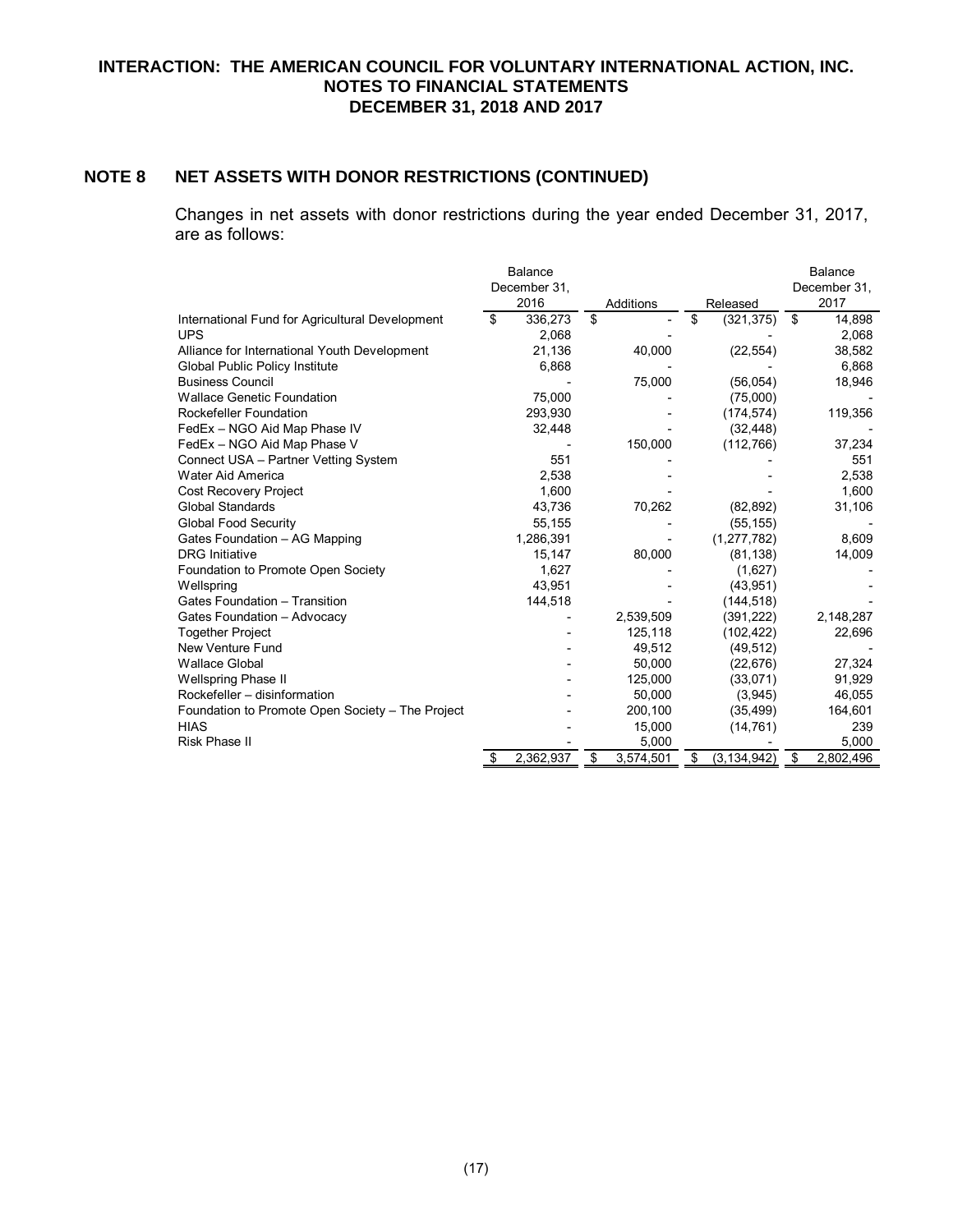#### **NOTE 9 COMMITMENTS**

**Lease:** InterAction has entered into a lease agreement for office space which is currently set to expire on July 31, 2027. The lease provides for an annual rental increase of 2.5% and straight-line monthly expense of approximately \$71,500 over the life of the lease. The lease also requires InterAction to pay its proportionate share of the building's real estate taxes and operating expenses. The value of the fixed annual increases has been deferred for the difference between the pro rata expense recognized and the total amounts paid to date under the lease and is being recognized ratably over the term of the lease. A tenant improvement allowance totaling \$1,335,015 was allotted by the landlord for the space, which is amortized on a straight-line basis over the life of the lease. Both liabilities are included in the deferred rent total on the statements of financial position.

Future minimum lease payments required under the non-cancelable operating lease are as follows:

| Year Ending December 31, |   | <b>Amount</b> |
|--------------------------|---|---------------|
| 2019                     | S | 844,584       |
| 2020                     |   | 865,698       |
| 2021                     |   | 887,341       |
| 2022                     |   | 909,524       |
| 2023                     |   | 932,262       |
| <b>Thereafter</b>        |   | 3,539,247     |
| <b>Total</b>             |   | 7,978,656     |

Occupancy expense for the years ended December 31, 2018 and 2017, totaled \$770,918 and \$739,208, respectively.

**Hotel contracts:** InterAction has entered into contracts during 2018 and subsequent to year-end for hotel rooms and use of facilities relating to its 2019 and 2020 conferences and meetings. In the event of cancellation, InterAction is required to pay various costs as stipulated in the contracts, the amount of which is dependent upon the date of cancellation. As of December 31, 2018, InterAction's maximum amount due for deposits associated with hotels is approximately \$9,800.

# **NOTE 10 CONTINGENCY**

The funds which InterAction receives from U.S. Government grants are subject to audit under the provisions of the Uniform Guidance. The ultimate determination of amounts received under the U.S. Government grants is based upon the allowance of costs reported to and accepted by the U.S. Government as a result of the audits. Audits in accordance with the provisions of the Uniform Guidance have been completed for all required fiscal years through 2018. Until such audits have been accepted by the U.S. Government, there exists a contingency to refund any amount received in excess of allowable costs. Management is of the opinion that no material liability will result from such audits.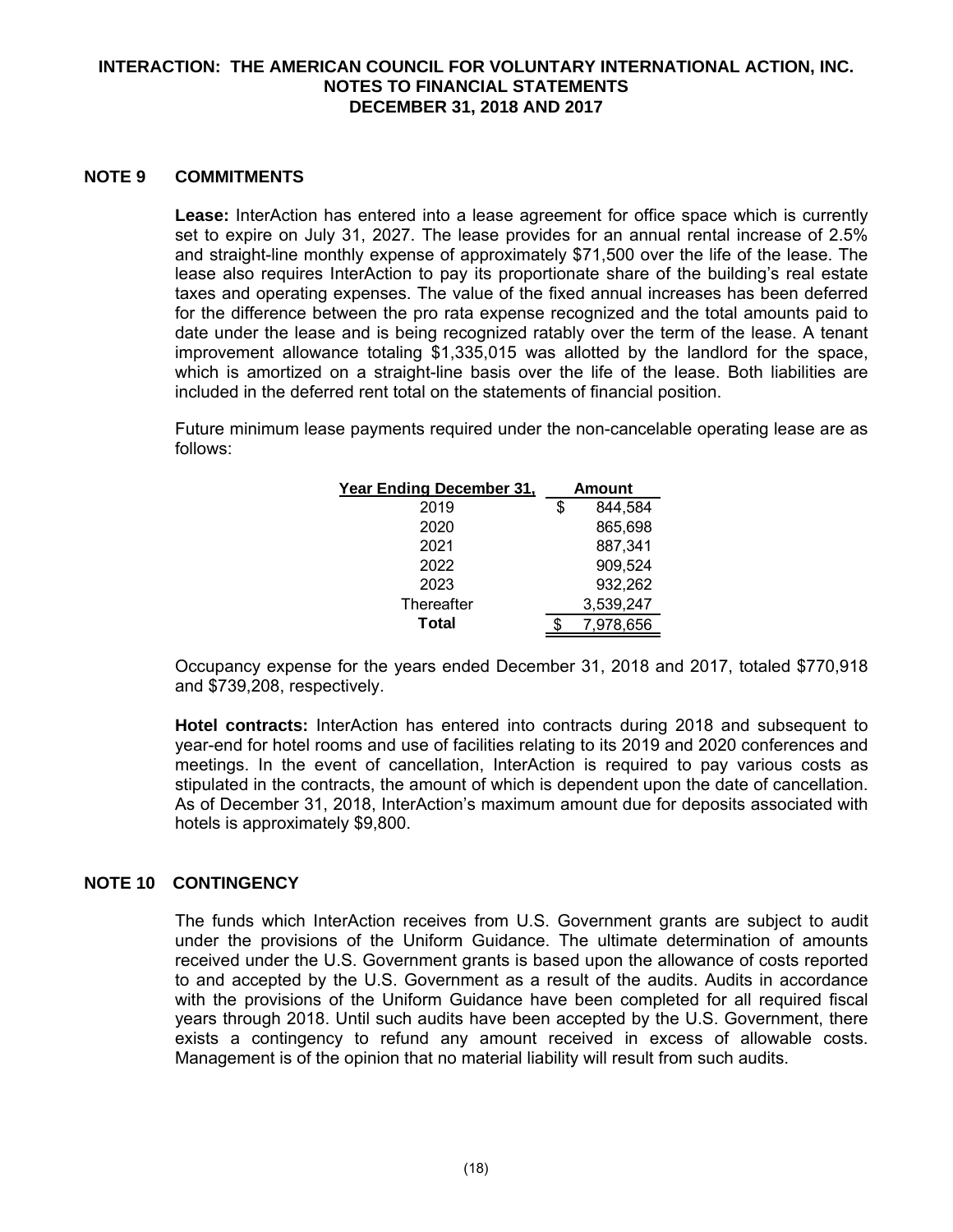### **NOTE 11 RETIREMENT AND SEVERANCE PLANS**

**Retirement:** InterAction has a non-contributory defined contribution pension plan in accordance with Section 401(a) of the IRC. The plan covers all employees who meet certain age and employment requirements. Currently, InterAction contributes a percentage of each eligible employee's annual compensation. All contributions vest immediately. Total retirement expense under this plan were \$197,456 and \$333,987 for the years ended December 31, 2018 and 2017, respectively, and is included in fringe benefits in the accompanying statements of functional expenses.

InterAction also administers a 403(b) tax-deferred annuity plan on behalf of its employees. There were no employer contributions made during the years ended December 31, 2018 and 2017.

**Severance:** Full-time employees who are terminated involuntarily, as defined in the agreement, receive one week's severance per full year of employment, not to exceed 12 weeks in total. As of January 1, 2019, InterAction terminated the severance benefits and as a result there was no severance liability as of December 31, 2018. The severance liability totaled \$168,867 at December 31, 2018 and 2017, and is included in accrued employee benefits on the statements of financial position. Total severance expense under these benefits were \$17,222 and \$37,243 for the years ended December 31, 2018 and 2017, respectively, and are included in fringe benefits in the statements of functional expenses.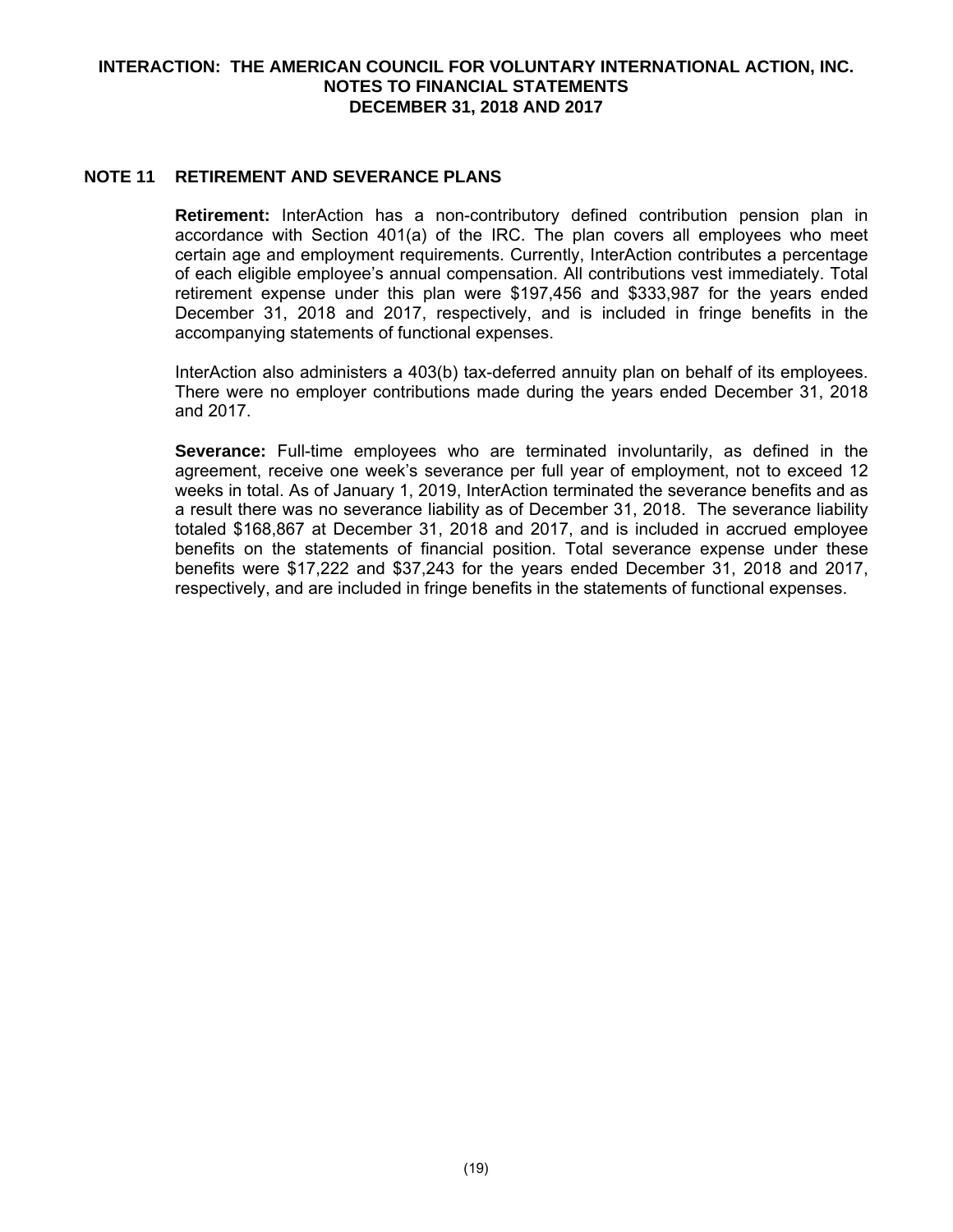# **INTERACTION: THE AMERICAN COUNCIL FOR VOLUNTARY INTERNATIONAL ACTION, INC. SCHEDULE OF EXPENDITURES OF FEDERAL AWARDS YEAR ENDED DECEMBER 31, 2018**

| Federal Grantor / Program Title                                                                                                     | <b>CFDA</b><br>Number | <b>Grant Number</b> | Pass-Through<br>Grantor | Federal<br>Expenditures | Pass Through to<br>Subrecipients |  |
|-------------------------------------------------------------------------------------------------------------------------------------|-----------------------|---------------------|-------------------------|-------------------------|----------------------------------|--|
| <b>United States Agency for</b><br><b>International Development</b>                                                                 |                       |                     |                         |                         |                                  |  |
| Amplifying NGO Engagement<br>and leadership for Principled<br>Humanitarian Action                                                   | 98.001                | AID-OFDA-A-17-00027 | N/A                     | 1,858,005<br>\$         | \$                               |  |
| NGO Risk Analysis Phase 2<br><b>Local Actor Partnerships</b>                                                                        | 98.001                | AID-OFDA-G-17-00191 | N/A                     | 205,356                 |                                  |  |
| Total United States Agency for International Development                                                                            |                       |                     |                         | 2,063,361               |                                  |  |
| <b>United States Department of</b><br><b>State</b>                                                                                  |                       |                     |                         |                         |                                  |  |
| Improving Outcomes for<br>Refugees and Persons of<br>Concern by Investing in NGO-<br><b>UNHCR Partnerships and</b><br>Collaboration | 19.522                | S-PRMCO-17-CA-2004  | N/A                     | 44,561                  |                                  |  |
| To Strengthen Partnerships<br>between NGOs and UNHCR                                                                                | 19.552                | S-PRMCO-18-CA-0025  | N/A                     | 43,981                  |                                  |  |
| <b>Total United States Department of State</b>                                                                                      |                       |                     |                         | 88,542                  |                                  |  |
| <b>Total Expenditures of Federal Awards</b>                                                                                         |                       |                     |                         | 2,151,903<br>56         | \$                               |  |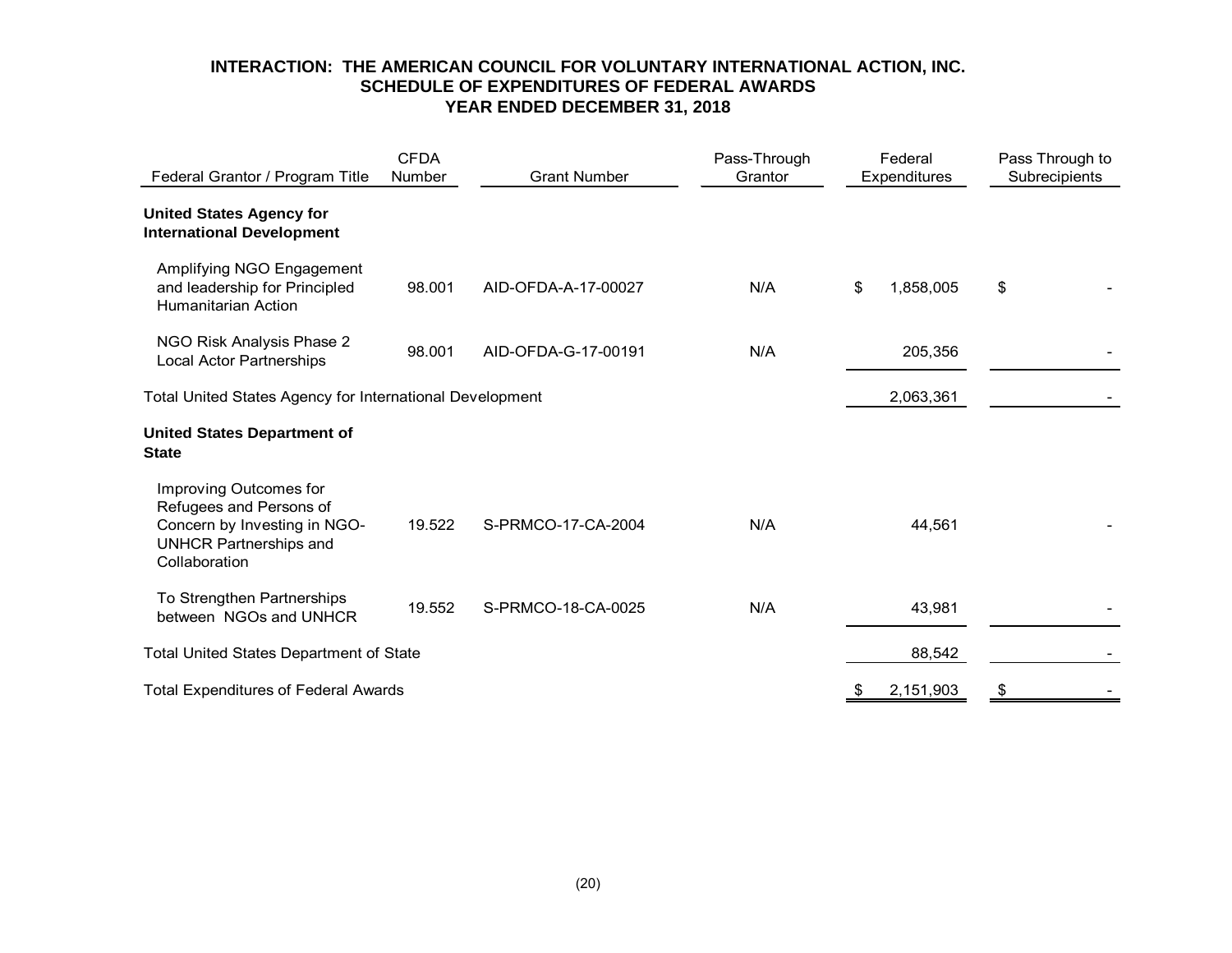### **INTERACTION: THE AMERICAN COUNCIL FOR VOLUNTARY INTERNATIONAL ACTION, INC. NOTES TO SCHEDULE OF EXPENDITURES OF FEDERAL AWARDS YEAR ENDED DECEMBER 31, 2018**

### **NOTE 1 BASIS OF PRESENTATION**

The accompanying schedule of expenditures of federal awards (the Schedule) includes the federal award activity of InterAction. The information in this Schedule is presented in accordance with the requirements of Title 2 U.S. Code of Federal Regulations Part 200, Uniform Administrative Requirements, Cost Principles, and Audit Requirements for Federal Awards (Uniform Guidance). Because the Schedule presents only a selected portion of the operations of InterAction, it is not intended to and does not present the financial position, changes in net assets or cash flows of InterAction.

Expenditures reported on the Schedule are reported on the accrual basis of accounting. Such expenditures are recognized following the cost principles contained in the Uniform Guidance, wherein certain types of expenditures are not allowable or are limited as to reimbursement.

The fringe benefit rate calculation and indirect rate calculation in Notes 2 and 3 have been prepared in accordance with accounting principles generally accepted in the United States and the Uniform Guidance. InterAction did not elect to use the 10% de minimis cost rate.

### **NOTE 2. SCHEDULE OF FRINGE BENEFITS**

The fringe benefit rate applicable to InterAction for the year ended December 31, 2018, is calculated as follows:

| Fringe benefits:                                             |   |               |        |
|--------------------------------------------------------------|---|---------------|--------|
| Fringe benefit pool:                                         |   |               |        |
| Health, Life and disability                                  |   | \$<br>494,226 |        |
| Payroll taxes                                                |   | 299,676       |        |
| Retirement, vacation and severance expense                   |   | 149,892       |        |
| State unemployment taxes                                     |   | 9,036         |        |
| Worker's compensation insurance                              |   | 11,222        |        |
| Total fringe benefits                                        |   | 964,052       |        |
| Salary expense                                               |   | 4,111,330     |        |
| Rate calculation:<br><b>Total Fringe benefits</b><br>964,052 | x | 100           |        |
| \$<br><b>Total Salary expense</b><br>4,111,330               |   |               | 23.45% |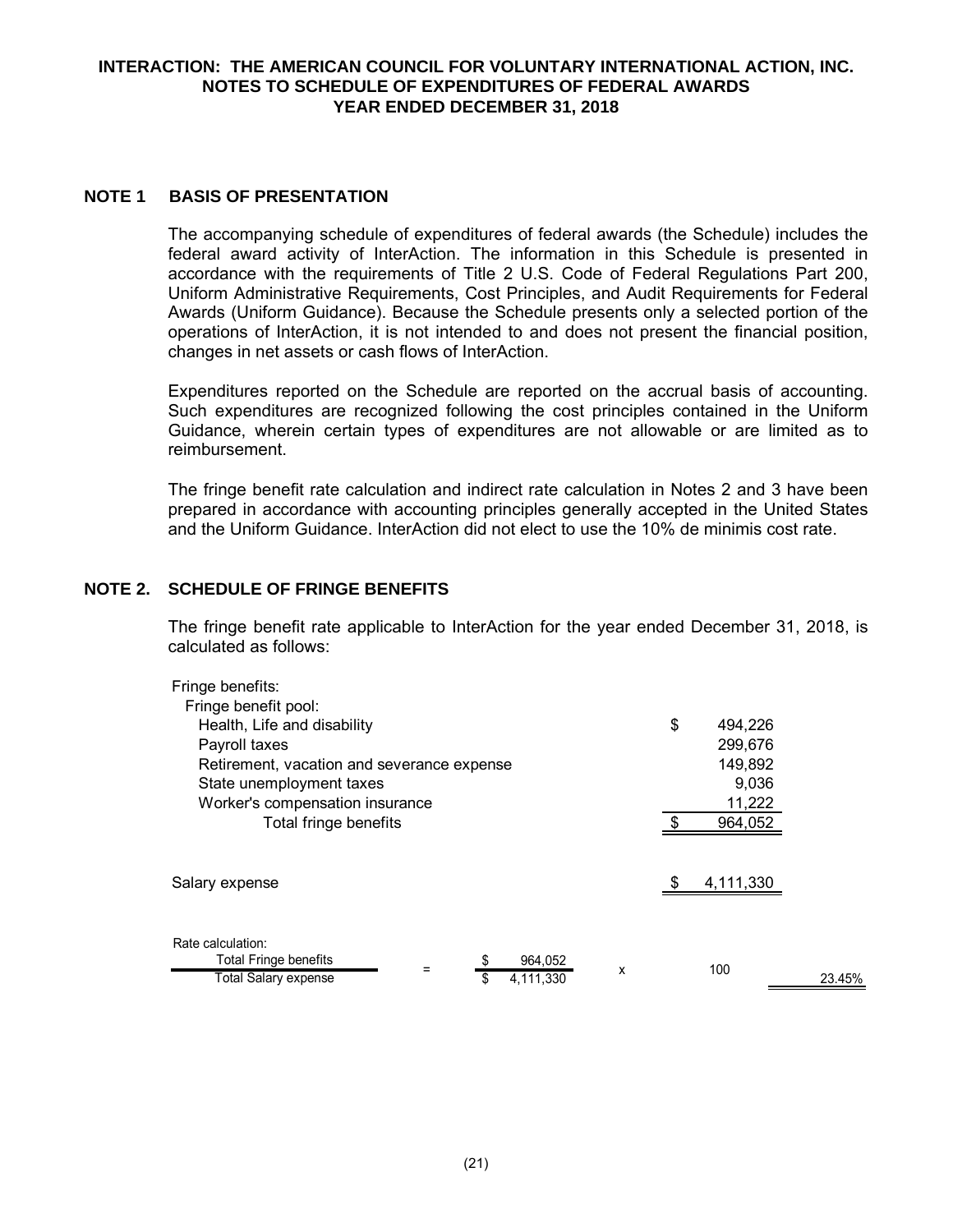# **INTERACTION: THE AMERICAN COUNCIL FOR VOLUNTARY INTERNATIONAL ACTION, INC. NOTES TO SCHEDULE OF EXPENDITURES OF FEDERAL AWARDS YEAR ENDED DECEMBER 31, 2018**

# **NOTE 3. SCHEDULE OF INDIRECT COSTS**

The indirect cost rate applicable to InterAction for the year ended December 31, 2018, is calculated as follows:

| Salaries and Wages                        | \$<br>713,612   |
|-------------------------------------------|-----------------|
| <b>Fringe Benefits</b>                    | 145,631         |
| <b>Consulting and Professional Fees</b>   | 24,068          |
| <b>Temporary Help</b>                     | 17,142          |
| <b>Computer Technical Support</b>         | 178,846         |
| Telephone                                 | 2,810           |
| <b>Office Supplies</b>                    | 3,729           |
| Postage                                   | 582             |
| Printing and Duplication                  | (2,023)         |
| <b>Subscription and Publications</b>      | 844             |
| Travel, Hotels, and Meals                 | 1,252           |
| <b>Meetings and Conferences</b>           | 19,667          |
| Legal and Audit Fees                      | 74,955          |
| <b>Bank Charges</b>                       | 8,324           |
| Other                                     | 38,875          |
| Insurance                                 | 65,811          |
| Occupancy                                 | 731,118         |
| Depreciation and Amortization             | 156,939         |
| Furniture and Equipment                   | 3,695           |
| Repairs, Maintenance and Equipment Rental | 79,281          |
| <b>Education and Training</b>             | 609             |
| Sub-Grants                                |                 |
| Subtotal                                  | 2,265,767       |
| Less unallowable                          | 19,337          |
| Total indirect costs                      | \$<br>2,246,430 |

|                                  |                 |    | Federal and  |     |             |      |             |    |           |
|----------------------------------|-----------------|----|--------------|-----|-------------|------|-------------|----|-----------|
|                                  | Member          |    | Non-Federal  |     | Legislative |      |             |    |           |
|                                  | <b>Services</b> |    | Awards       |     | Activities  |      | Fundraising |    | Total     |
| Direct costs:                    |                 |    |              |     |             |      |             |    |           |
| <b>Salaries</b>                  | \$<br>1,016,967 | S  | 2,365,349 \$ |     | 10,809      | - \$ | 4,593       | S  | 3,397,718 |
| Fringe benefits                  | 312.513         |    | 501,265      |     | 3,422       |      | 1,221       |    | 818,421   |
| Consulting and professional fees | 106,579         |    | 260,006      |     |             |      |             |    | 366,585   |
| Total direct costs               | ,436,059        | £. | 3,126,620    | \$. | 14,231      | £.   | 5,814       | S. | 4,582,724 |
| Rate calculation:                |                 |    |              |     |             |      |             |    |           |
| Total indirect costs             |                 |    | 2,246,430    |     | X           |      | 100         |    |           |
| Total direct costs               |                 | \$ | 4,582,724    |     |             |      |             |    | 49.02%    |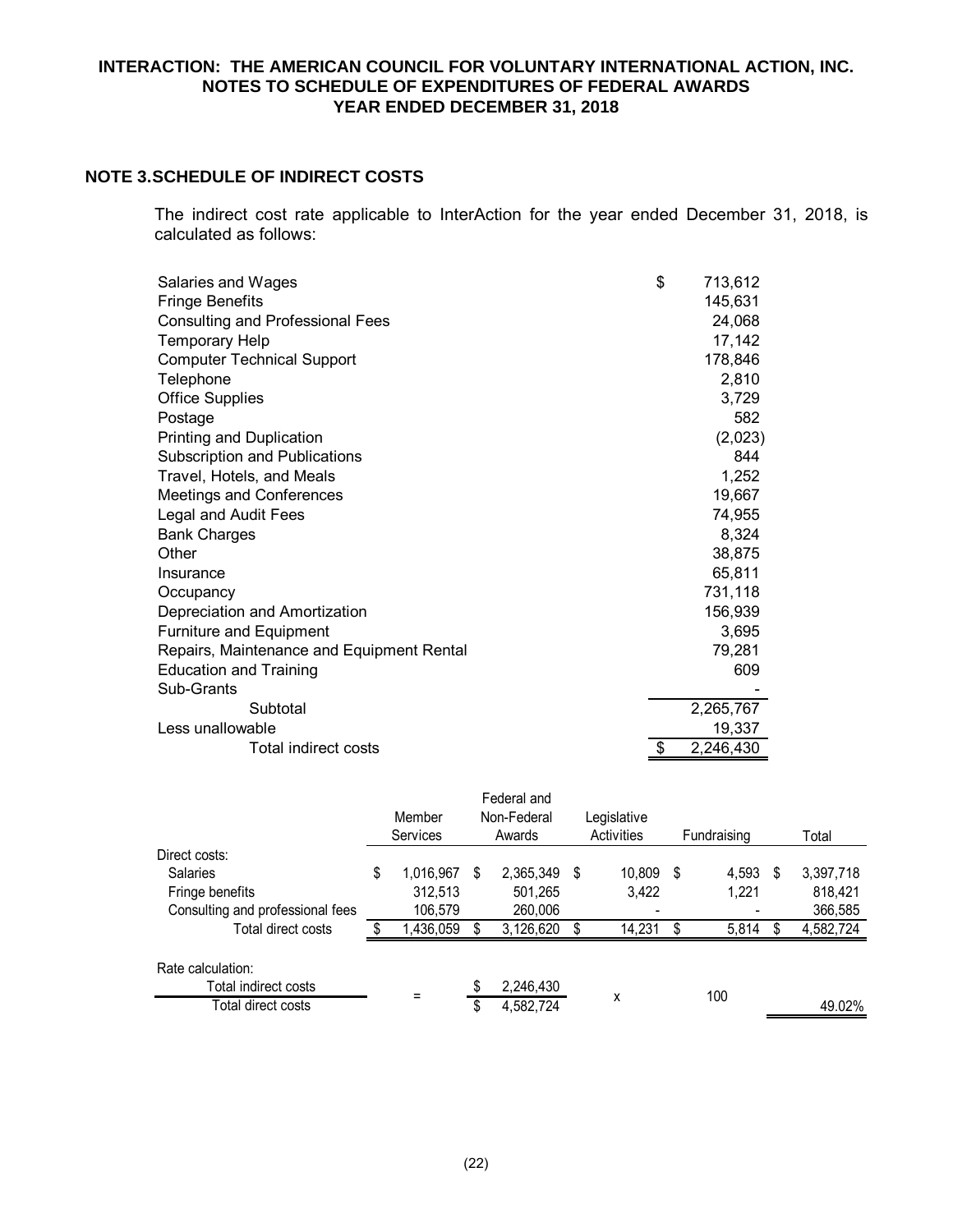# **INDEPENDENT AUDITORS' REPORT ON INTERNAL CONTROL OVER FINANCIAL REPORTING AND ON COMPLIANCE AND OTHER MATTERS BASED ON AN AUDIT OF FINANCIAL STATEMENTS PERFORMED IN ACCORDANCE WITH** *GOVERNMENT AUDITING STANDARDS*

Board of Directors InterAction: The American Council for Voluntary International Action, Inc. Washington, DC

We have audited, in accordance with the auditing standards generally accepted in the United States of America and the standards applicable to financial audits contained in *Government Auditing Standards*  issued by the Comptroller General of the United States, the financial statements of InterAction, which comprise the statement of financial position as of December 31, 2018, and the related statements of activities, functional expenses and cash flows for the year then ended, and the related notes to the financial statements, and have issued our report thereon dated March 27, 2019.

# **Internal Control Over Financial Reporting**

In planning and performing our audit of the financial statements, we considered InterAction's internal control over financial reporting (internal control) to determine the audit procedures that are appropriate in the circumstances for the purpose of expressing our opinion on the financial statements, but not for the purpose of expressing an opinion on the effectiveness of InterAction's internal control. Accordingly, we do not express an opinion on the effectiveness of InterAction's internal control.

A *deficiency in internal control* exists when the design or operation of a control does not allow management or employees, in the normal course of performing their assigned functions, to prevent, or detect and correct, misstatements on a timely basis. A *material weakness* is a deficiency, or a combination of deficiencies, in internal control such that there is a reasonable possibility that a material misstatement of the entity's financial statements will not be prevented, or detected and corrected on a timely basis. A *significant deficiency* is a deficiency, or a combination of deficiencies, in internal control that is less severe than a material weakness yet important enough to merit attention by those charged with governance.

Our consideration of internal control was for the limited purpose described in the first paragraph of this section and was not designed to identify all deficiencies in internal control that might be material weaknesses or significant deficiencies. Given these limitations, during our audit we did not identify any deficiencies in internal control that we consider to be material weaknesses. However, material weaknesses may exist that have not been identified.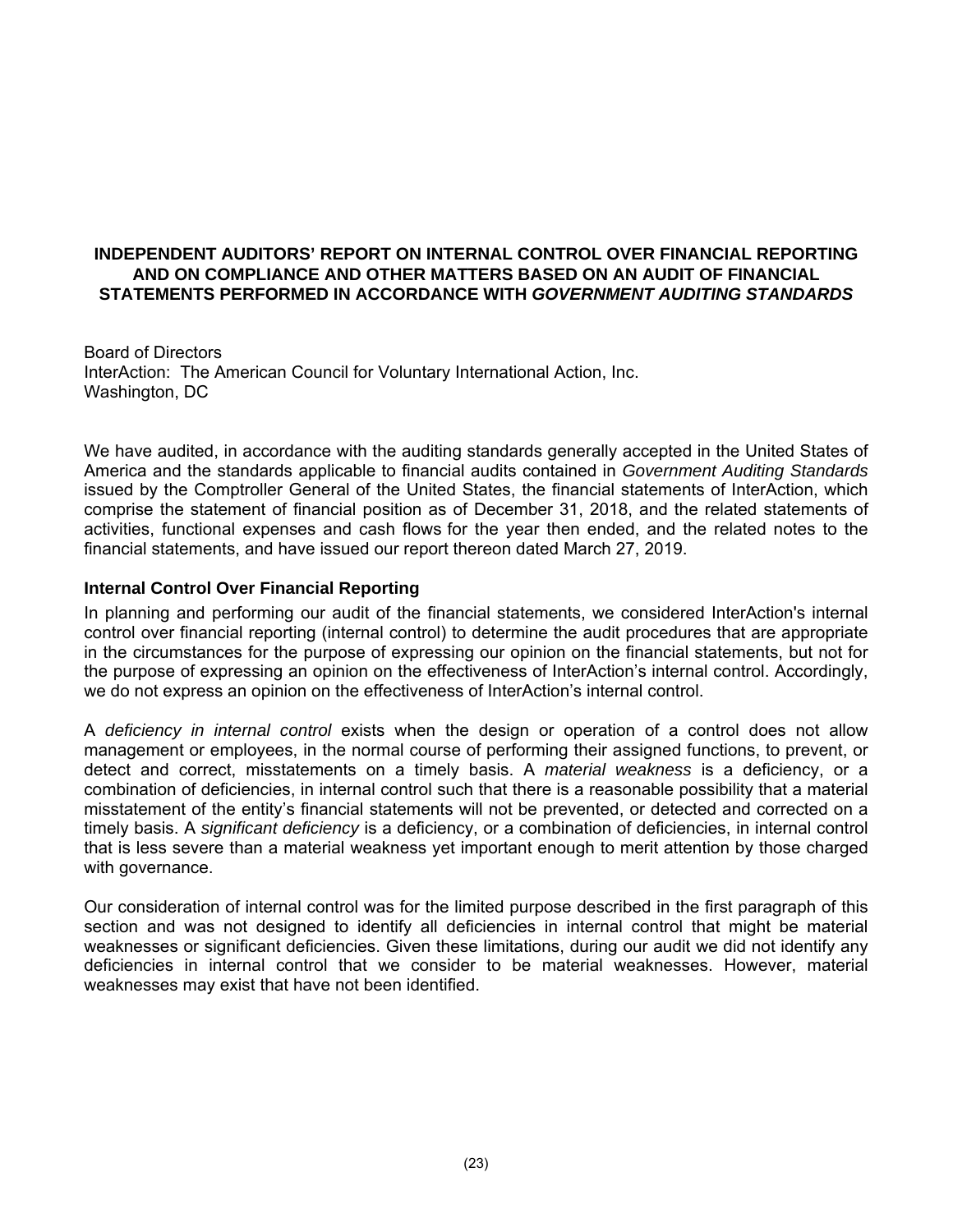### **Compliance and Other Matters**

As part of obtaining reasonable assurance about whether InterAction's financial statements are free from material misstatement, we performed tests of its compliance with certain provisions of laws, regulations, contracts, and grant agreements, noncompliance with which could have a direct and material effect on the determination of financial statement amounts. However, providing an opinion on compliance with those provisions was not an objective of our audit, and accordingly, we do not express such an opinion. The results of our tests disclosed no instances of noncompliance or other matters that are required to be reported under *Government Auditing Standards*.

### **Purpose of this Report**

The purpose of this report is solely to describe the scope of our testing of internal control and compliance and the results of that testing, and not to provide an opinion on the effectiveness of the entity's internal control or on compliance. This report is an integral part of an audit performed in accordance with *Government Auditing Standards* in considering the entity's internal control and compliance. Accordingly, this communication is not suitable for any other purpose.

# **CliftonLarsonAllen LLP**

Greenbelt, Maryland March 27, 2019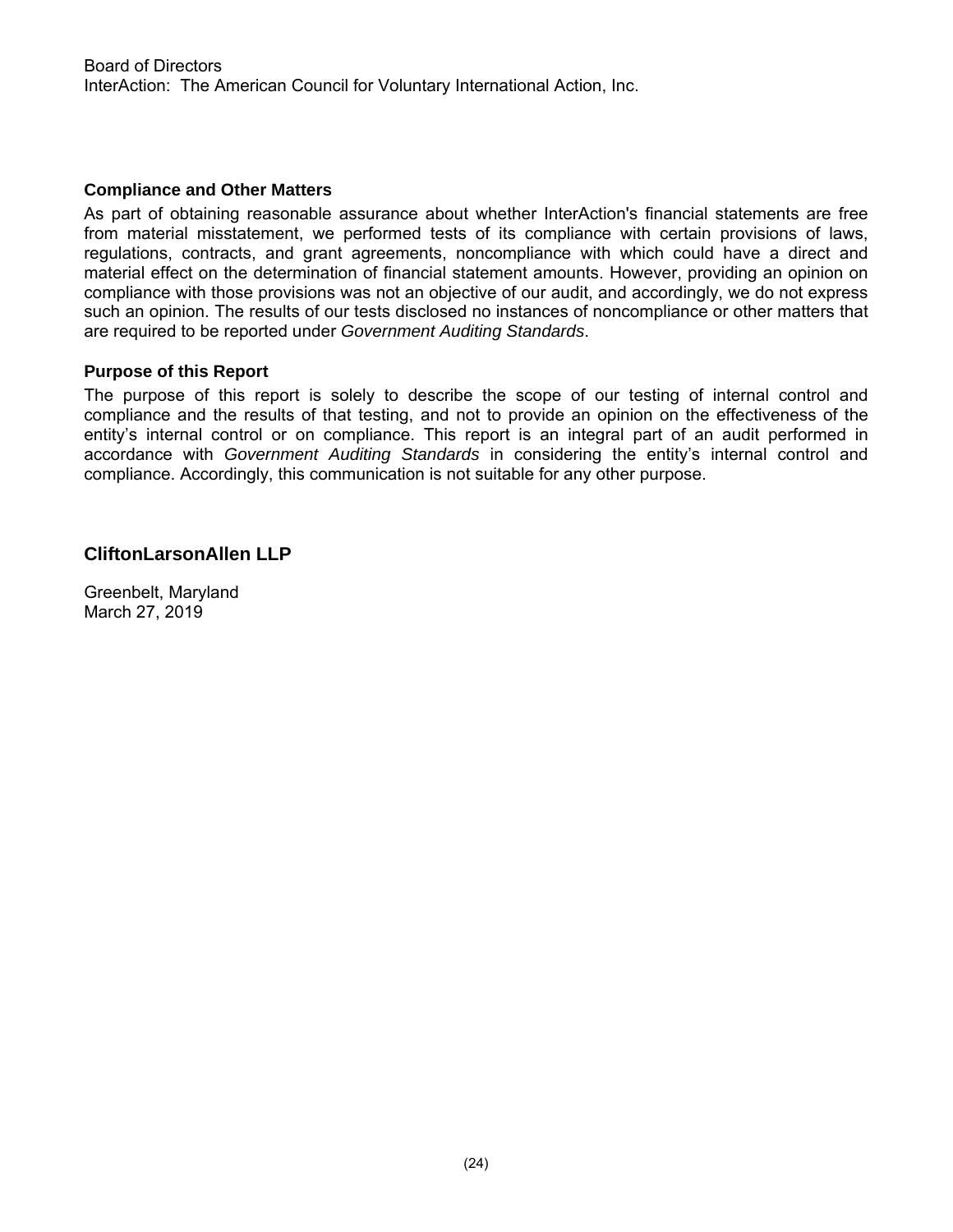# **INDEPENDENT AUDITORS' REPORT ON COMPLIANCE FOR EACH MAJOR FEDERAL PROGRAM AND REPORT ON INTERNAL CONTROL OVER COMPLIANCE REQUIRED BY THE UNIFORM GUIDANCE**

Board of Directors InterAction: The American Council for Voluntary International Action, Inc. Washington, DC

### **Report on Compliance for Each Major Federal Program**

We have audited InterAction's compliance with the types of compliance requirements described in the *OMB Compliance Supplement* that could have a direct and material effect on each of InterAction's major federal programs for the year ended December 31, 2018. InterAction's major federal programs are identified in the summary of auditors' results section of the accompanying schedule of findings and questioned costs.

### *Management's Responsibility*

Management is responsible for compliance with federal statutes, regulations, and the terms and conditions of its federal awards applicable to its federal programs.

#### *Auditors' Responsibility*

Our responsibility is to express an opinion on compliance for each of InterAction's major federal programs based on our audit of the types of compliance requirements referred to above. We conducted our audit of compliance in accordance with auditing standards generally accepted in the United States of America; the standards applicable to financial audits contained in *Government Auditing Standards*, issued by the Comptroller General of the United States; and the audit requirements of Title 2 U.S. *Code of Federal Regulations* Part 200, *Uniform Administrative Requirements, Cost Principles, and Audit Requirements for Federal Awards* (Uniform Guidance). Those standards and the Uniform Guidance require that we plan and perform the audit to obtain reasonable assurance about whether noncompliance with the types of compliance requirements referred to above that could have a direct and material effect on a major federal program occurred. An audit includes examining, on a test basis, evidence about InterAction's compliance with those requirements and performing such other procedures as we considered necessary in the circumstances.

We believe that our audit provides a reasonable basis for our opinion on compliance for each major federal program. However, our audit does not provide a legal determination of InterAction's compliance.

# *Opinion on Each Major Federal Program*

In our opinion, InterAction complied, in all material respects, with the types of compliance requirements referred to above that could have a direct and material effect on each of its major federal programs for the year ended December 31, 2018.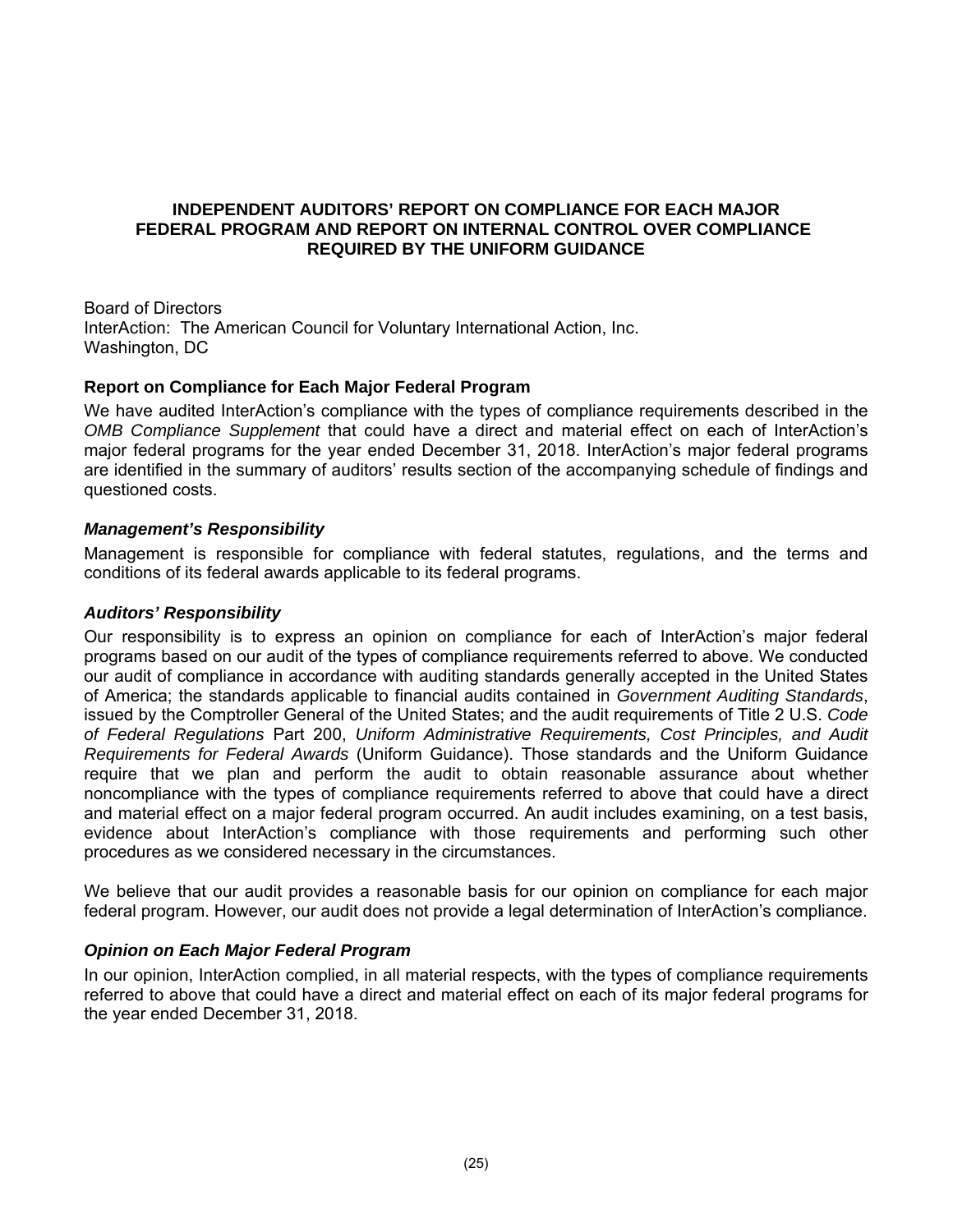# **Report on Internal Control Over Compliance**

Management of InterAction is responsible for establishing and maintaining effective internal control over compliance with the types of compliance requirements referred to above. In planning and performing our audit of compliance, we considered InterAction's internal control over compliance with the types of requirements that could have a direct and material effect on each major federal program to determine the auditing procedures that are appropriate in the circumstances for the purpose of expressing an opinion on compliance for each major federal program and to test and report on internal control over compliance in accordance with the Uniform Guidance, but not for the purpose of expressing an opinion on the effectiveness of internal control over compliance. Accordingly, we do not express an opinion on the effectiveness of InterAction's internal control over compliance.

A *deficiency in internal control over compliance* exists when the design or operation of a control over compliance does not allow management or employees, in the normal course of performing their assigned functions, to prevent, or detect and correct, noncompliance with a type of compliance requirement of a federal program on a timely basis. A *material weakness in internal control over compliance* is a deficiency, or a combination of deficiencies, in internal control over compliance, such that there is a reasonable possibility that material noncompliance with a type of compliance requirement of a federal program will not be prevented, or detected and corrected, on a timely basis. A *significant deficiency in internal control over compliance* is a deficiency, or a combination of deficiencies, in internal control over compliance with a type of compliance requirement of a federal program that is less severe than a material weakness in internal control over compliance, yet important enough to merit attention by those charged with governance.

Our consideration of internal control over compliance was for the limited purpose described in the first paragraph of this section and was not designed to identify all deficiencies in internal control over compliance that might be material weaknesses or significant deficiencies. We did not identify any deficiencies in internal control over compliance that we consider to be material weaknesses. However, material weaknesses may exist that have not been identified.

The purpose of this report on internal control over compliance is solely to describe the scope of our testing of internal control over compliance and the results of that testing based on the requirements of the Uniform Guidance. Accordingly, this report is not suitable for any other purpose.

# **CliftonLarsonAllen LLP**

Greenbelt, Maryland March 27, 2019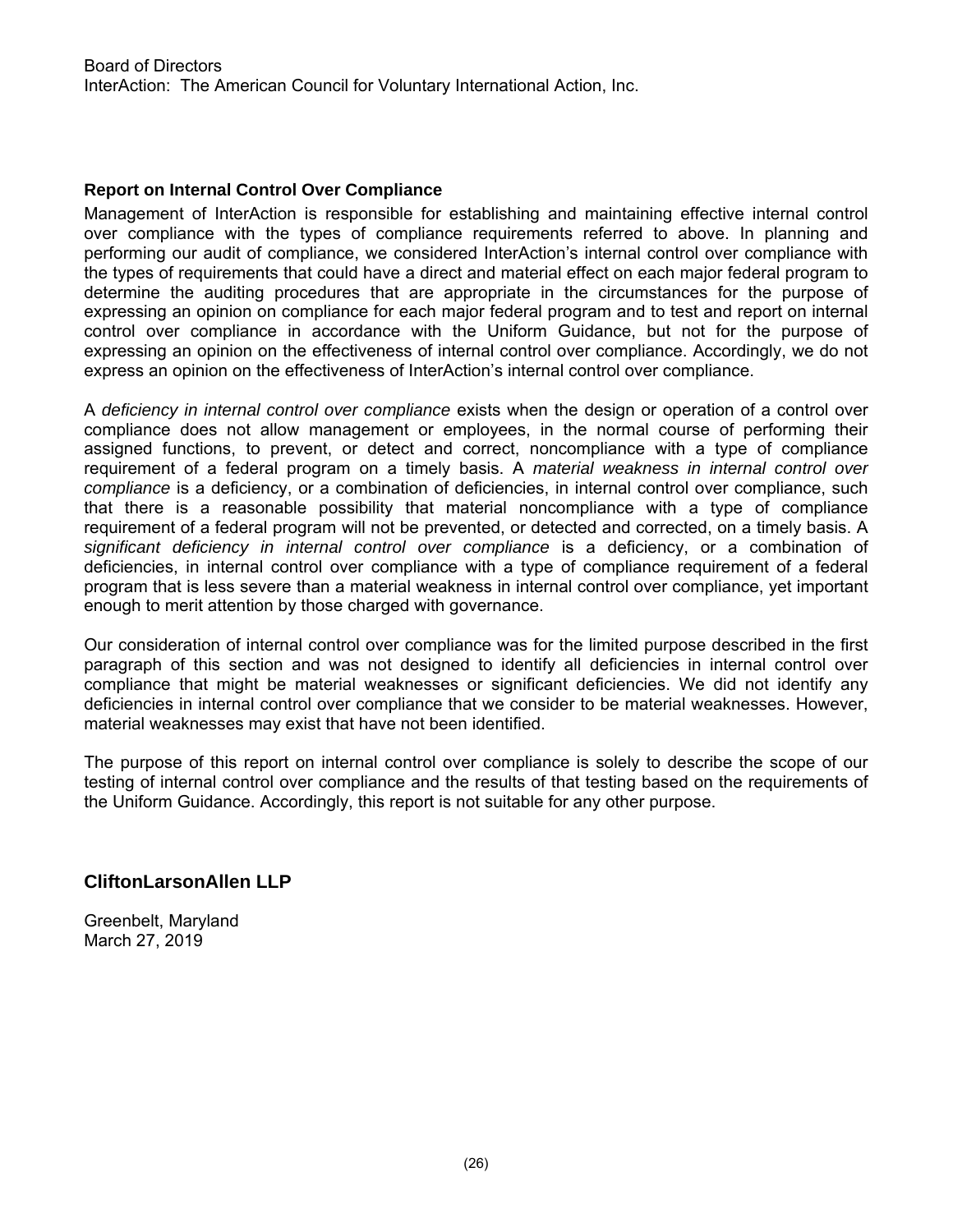# **INTERACTION: THE AMERICAN COUNCIL FOR VOLUNTARY INTERNATIONAL ACTION, INC. SCHEDULE OF FINDINGS AND QUESTIONED COSTS YEAR ENDED DECEMBER 31, 2018**

#### *Financial Statements*

- 1. Type of auditors' report issued: Unmodified
- 2. Internal control over financial reporting:
	- Material weakness(es) identified?  $\frac{1}{\sqrt{2}}$  yes  $\frac{x}{\sqrt{2}}$  no • Significant deficiency(ies) identified? \_\_\_\_\_\_\_\_\_\_\_\_\_\_ yes \_\_\_\_\_\_ x \_\_\_\_\_ none reported

\_\_\_\_\_\_\_\_\_\_\_\_\_\_\_\_\_ yes \_\_\_\_\_\_\_\_<u>\_\_\_\_\_\_\_\_\_\_\_\_\_\_\_</u> no

3. Noncompliance material to financial

#### *Federal Awards*

- 1. Internal control over major federal programs:
	- Material weakness(es) identified?  $\qquad \qquad \qquad$  yes  $\qquad \qquad \times$  no
	- Significant deficiency(ies) identified? \_\_\_\_\_\_\_\_\_\_\_\_\_\_ yes \_\_\_\_\_\_ none reported
- 2. Type of auditors' report issued on compliance for major federal programs: Unmodified
- 3. Any audit findings disclosed that are required to be reported in accordance with 2 CFR 200.516(a)? 2 CFR 200.516 (a)

### *Identification of Major Federal Programs*

| Federal Grantor / Program Title                                                          | <b>CFDA</b><br><b>Number</b> | <b>Grant Number</b> |    |
|------------------------------------------------------------------------------------------|------------------------------|---------------------|----|
| <b>United States Agency for</b><br><b>International Development</b>                      |                              |                     |    |
| Amplifying NGO Engagement<br>and leadership for Principled<br><b>Humanitarian Action</b> | 98.001                       | AID-OFDA-A-17-00027 |    |
| NGO Risk Analysis Phase 2<br><b>Local Actor Partnerships</b>                             | 98.001                       | AID-OFDA-G-17-00191 |    |
| Dollar threshold used to distinguish between<br>Type A and Type B programs:              | \$750,000                    |                     |    |
| Auditee qualified as low-risk auditee?                                                   | x                            | ves                 | no |